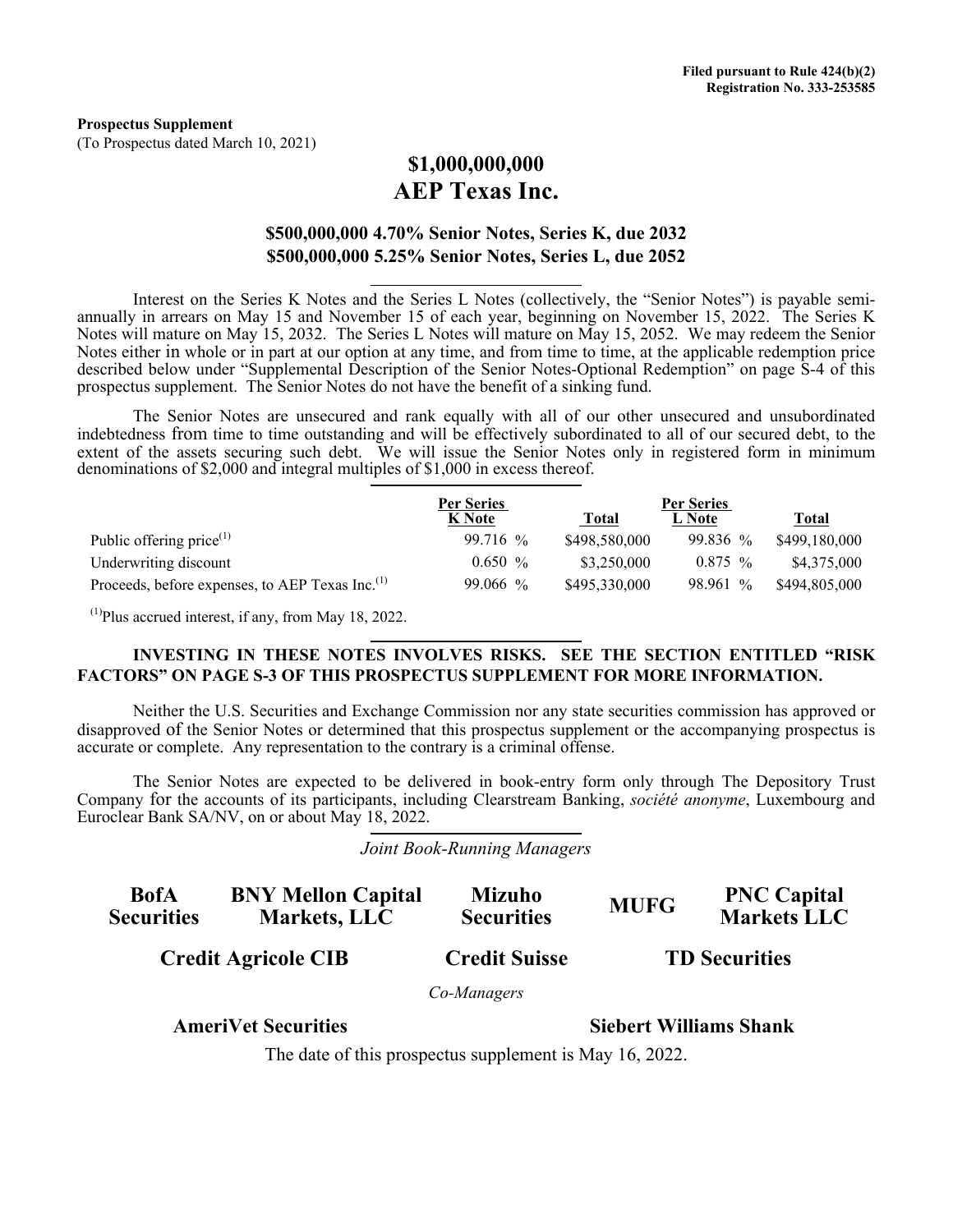## **TABLE OF CONTENTS Prospectus Supplement**

| <b>RISK FACTORS</b><br>$S-3$<br><b>USE OF PROCEEDS</b><br>$S-3$<br>SUPPLEMENTAL DESCRIPTION OF THE SENIOR NOTES<br>$S-3$<br>CERTAIN UNITED STATES FEDERAL INCOME AND ESTATE<br>TAX CONSEQUENCES TO NON-U.S. HOLDERS<br>$S-8$<br>UNDERWRITING (CONFLICTS OF INTEREST)<br>$S-12$<br><b>LEGAL OPINIONS</b><br>$S-18$<br>$S-18$<br><b>EXPERTS</b><br><b>Prospectus</b><br>THE COMPANY<br>2<br>$\overline{2}$<br>PROSPECTUS SUPPLEMENTS<br>$\overline{2}$<br><b>RISK FACTORS</b><br>$\overline{2}$<br>WHERE YOU CAN FIND MORE INFORMATION<br>3<br><b>USE OF PROCEEDS</b><br>3<br>DESCRIPTION OF THE NOTES<br>9<br>PLAN OF DISTRIBUTION |                       | Page |  |
|-----------------------------------------------------------------------------------------------------------------------------------------------------------------------------------------------------------------------------------------------------------------------------------------------------------------------------------------------------------------------------------------------------------------------------------------------------------------------------------------------------------------------------------------------------------------------------------------------------------------------------------|-----------------------|------|--|
|                                                                                                                                                                                                                                                                                                                                                                                                                                                                                                                                                                                                                                   |                       |      |  |
|                                                                                                                                                                                                                                                                                                                                                                                                                                                                                                                                                                                                                                   |                       |      |  |
|                                                                                                                                                                                                                                                                                                                                                                                                                                                                                                                                                                                                                                   |                       |      |  |
|                                                                                                                                                                                                                                                                                                                                                                                                                                                                                                                                                                                                                                   |                       |      |  |
|                                                                                                                                                                                                                                                                                                                                                                                                                                                                                                                                                                                                                                   |                       |      |  |
|                                                                                                                                                                                                                                                                                                                                                                                                                                                                                                                                                                                                                                   |                       |      |  |
|                                                                                                                                                                                                                                                                                                                                                                                                                                                                                                                                                                                                                                   |                       |      |  |
|                                                                                                                                                                                                                                                                                                                                                                                                                                                                                                                                                                                                                                   |                       |      |  |
|                                                                                                                                                                                                                                                                                                                                                                                                                                                                                                                                                                                                                                   |                       |      |  |
|                                                                                                                                                                                                                                                                                                                                                                                                                                                                                                                                                                                                                                   |                       |      |  |
|                                                                                                                                                                                                                                                                                                                                                                                                                                                                                                                                                                                                                                   |                       |      |  |
|                                                                                                                                                                                                                                                                                                                                                                                                                                                                                                                                                                                                                                   |                       |      |  |
|                                                                                                                                                                                                                                                                                                                                                                                                                                                                                                                                                                                                                                   |                       |      |  |
|                                                                                                                                                                                                                                                                                                                                                                                                                                                                                                                                                                                                                                   |                       |      |  |
|                                                                                                                                                                                                                                                                                                                                                                                                                                                                                                                                                                                                                                   |                       |      |  |
|                                                                                                                                                                                                                                                                                                                                                                                                                                                                                                                                                                                                                                   |                       |      |  |
|                                                                                                                                                                                                                                                                                                                                                                                                                                                                                                                                                                                                                                   |                       |      |  |
|                                                                                                                                                                                                                                                                                                                                                                                                                                                                                                                                                                                                                                   |                       |      |  |
|                                                                                                                                                                                                                                                                                                                                                                                                                                                                                                                                                                                                                                   | <b>LEGAL OPINIONS</b> | 10   |  |
| 10<br><b>EXPERTS</b>                                                                                                                                                                                                                                                                                                                                                                                                                                                                                                                                                                                                              |                       |      |  |

## **ABOUT THIS PROSPECTUS SUPPLEMENT**

This document is in two parts. The first part is this prospectus supplement, which describes the specific terms of this offering of the Senior Notes and also adds to and updates information contained in the accompanying prospectus and the documents incorporated by reference in this prospectus supplement and the accompanying prospectus. The second part is the accompanying prospectus, which gives more general information, some of which does not apply to the Senior Notes. If the description of the Senior Notes varies between this prospectus supplement and the accompanying prospectus, you should rely on the information in this prospectus supplement.

You should rely only on the information contained or incorporated by reference in this prospectus supplement and in the accompanying prospectus and in any written communication from the Company or the underwriters specifying the final terms of the offering. We have not, and the underwriters have not, authorized any other person to provide you with different information. If anyone provides you with different or inconsistent information, you should not rely on it. You should assume that the information appearing in this prospectus supplement and the accompanying prospectus and the documents incorporated by reference herein and therein are accurate as of the date on their respective covers. Our business, financial condition, results of operations and prospects may have changed since those respective dates.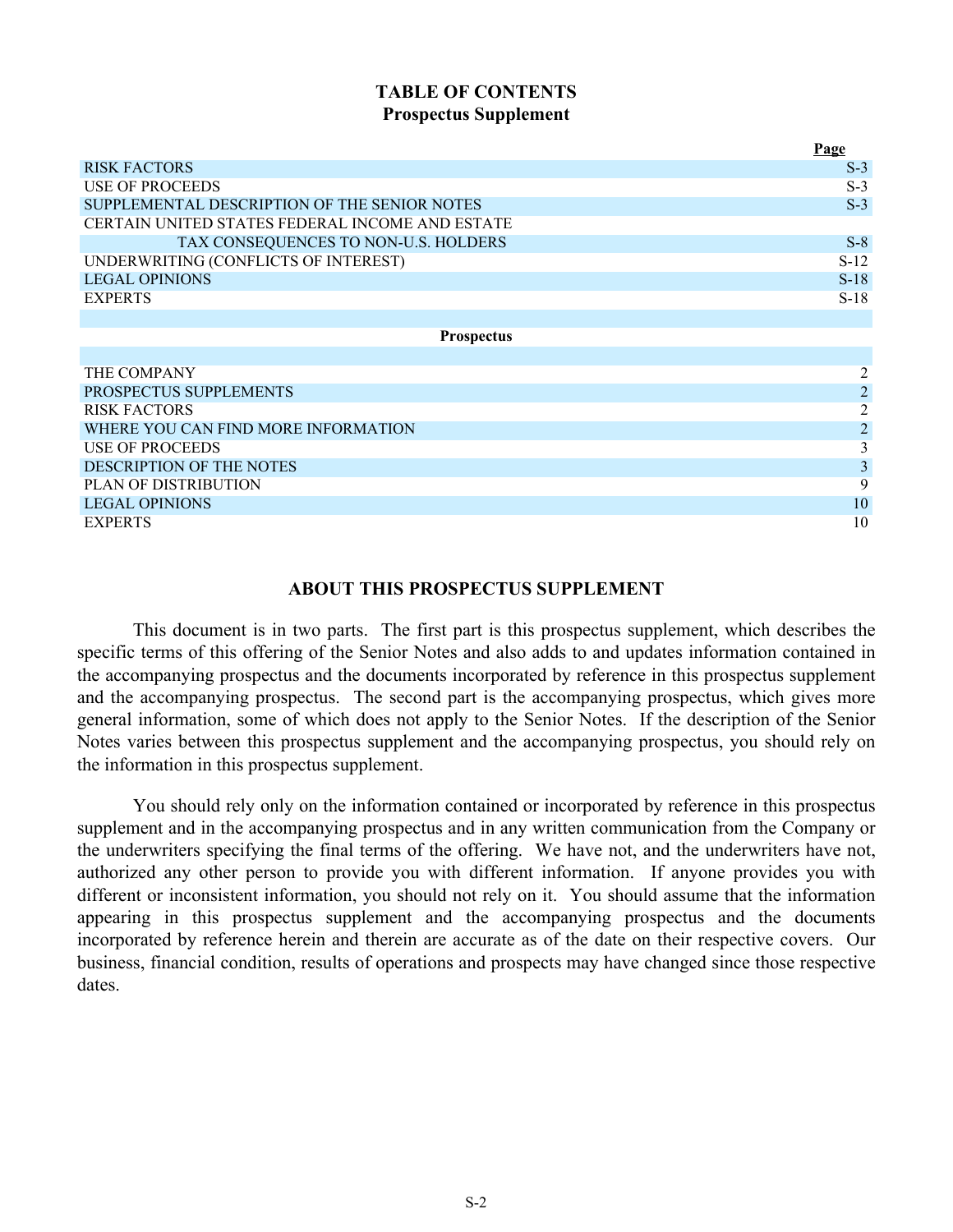#### **RISK FACTORS**

<span id="page-2-0"></span>Investing in the Senior Notes involves risk. Please see the risk factors in our Annual Report on Form 10-K for the fiscal year ended December 31, 2021 and our Quarterly Report on Form 10-Q for the period ended March 31, 2022 which are incorporated by reference in this prospectus supplement and the accompanying prospectus. Before making an investment decision, you should carefully consider these risks as well as other information contained or incorporated by reference in this prospectus supplement and the accompanying prospectus. The risks and uncertainties described are those presently known to us.

#### **USE OF PROCEEDS**

The net proceeds from the sale of the Senior Notes will be used for the repayment of \$400 million, 2.400% senior notes, Series C, due October 1, 2022, the repayment of \$25 million, 3.270% senior notes, Series E, due September 30, 2022 and for general corporate purposes relating to our utility business. These purposes may include funding our construction program, repaying advances from affiliates and replenishing working capital. As of May 10, 2022, we had approximately \$333 million in advances from affiliates outstanding. If we do not use the net proceeds immediately, we may temporarily invest them in short-term, interest-bearing obligations.

#### **SUPPLEMENTAL DESCRIPTION OF THE SENIOR NOTES**

The following description of the particular terms of the Senior Notes supplements and in certain instances replaces the description of the general terms and provisions of the Senior Notes under "Description of the Notes" in the accompanying prospectus. We will issue the Senior Notes under an Indenture, dated as of September 1, 2017, between us and The Bank of New York Mellon Trust Company, N.A., as Trustee (the "Trustee"), as supplemented and as to be further supplemented as of the issue date for the Senior Notes.

#### **Principal Amount, Maturity, Interest and Payment**

The Series K Notes and the Series L Notes will initially be issued in an aggregate principal amount of \$500,000,000 and \$500,000,000, respectively. We may at any time and from time to time, without consent of the holders of either series of the Senior Notes, issue additional notes having the same ranking, interest rate, maturity and other terms (other than the date of issuance, issue price and, in some circumstances, the initial interest accrual date and initial interest payment date) as the applicable Senior Notes. These additional notes, together with the applicable Senior Notes, will constitute a single series of notes under the Indenture.

The Series K Notes will mature and become due and payable, together with any accrued and unpaid interest, on May 15, 2032 and will bear interest at the rate of 4.70% per year from May 18, 2022 until May 15, 2032. The Series K Notes are not subject to any sinking fund provision.

The Series L Notes will mature and become due and payable, together with any accrued and unpaid interest, on May 15, 2052 and will bear interest at the rate of 5.25% per year from May 18, 2022 until May 15, 2052. The Series L Notes are not subject to any sinking fund provision.

Interest on each Senior Note will be payable semi-annually in arrears on each May 15 and November 15 (the "Interest Payment Date") and at redemption, if any, or maturity. The initial Interest Payment Date is November 15, 2022. Each payment of interest shall include interest accrued from May 18, 2022, or the immediately preceding Interest Payment Date, through the day before the next Interest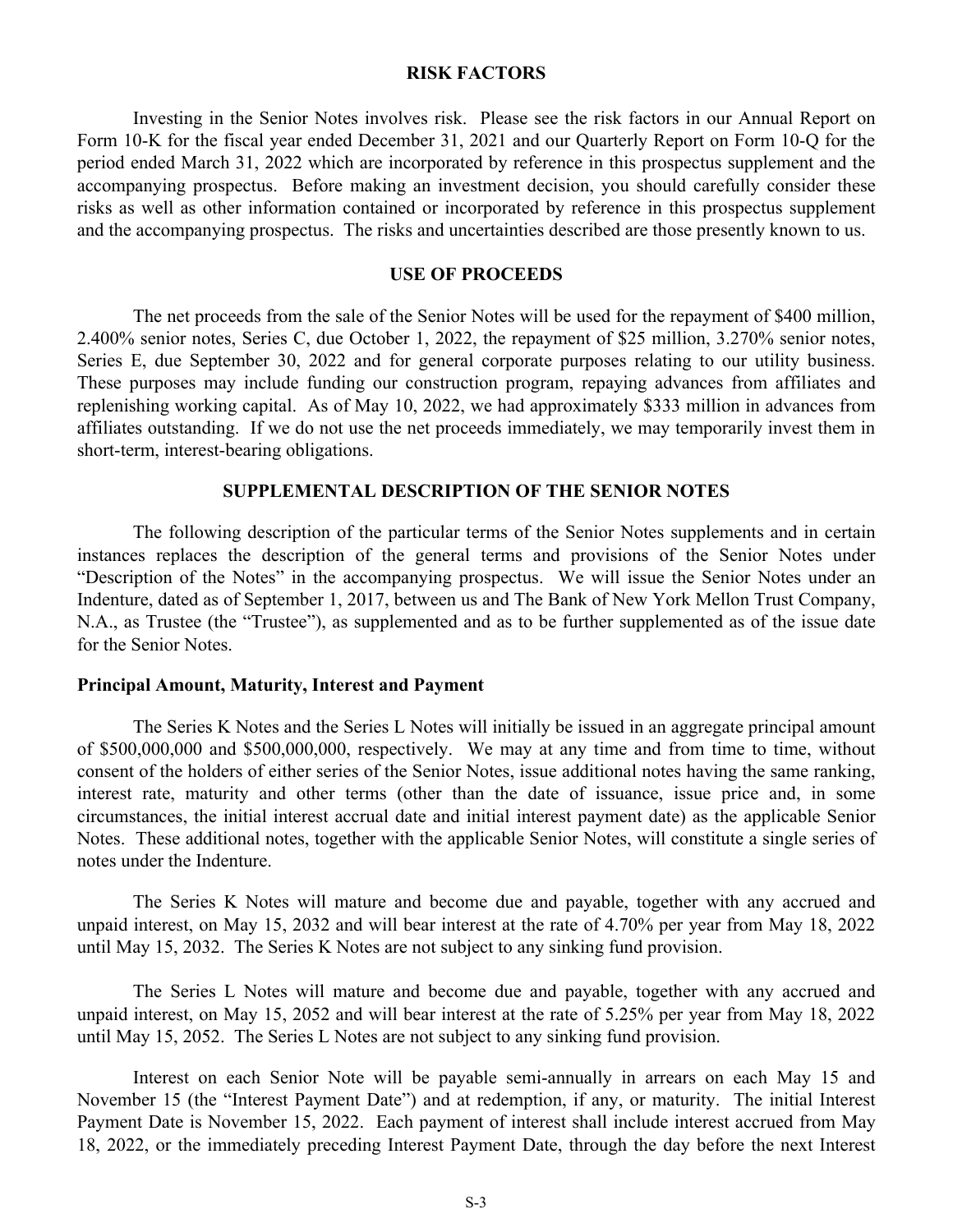Payment Date. Interest on the Senior Notes will be computed on the basis of a 360-day year consisting of twelve 30-day months.

We will pay interest on the Senior Notes (other than interest payable at redemption, if any, or maturity) in immediately available funds to the registered holders of the Senior Notes as of the Regular Record Date (as defined below) for each Interest Payment Date.

We will pay the principal amount of the Senior Notes and any premium and interest payable at redemption, if any, or at maturity in immediately available funds delivered to the Trustee, and the Trustee will forward such funds to the applicable depositary for payments to its participants for subsequent disbursement to the beneficial owners of the Senior Notes. See - *Global Clearance and Settlement Procedures*.

The Senior Notes will be issued in minimum denominations of \$2,000 and integral multiples of \$1,000 in excess thereof.

If any Interest Payment Date, redemption date or the maturity is not a Business Day (as defined below), we will pay all amounts due on the next succeeding Business Day and no additional interest will be paid.

The "Regular Record Date" will be the May 1 or November 1 prior to the relevant Interest Payment Date (whether or not a Business Day).

"Business Day" means any day that is not a day on which banking institutions in New York City are authorized or required by law or regulation to close.

## **Optional Redemption**

We may redeem either series of the Senior Notes at our option at any time upon no more than 60 and not less than 10 days' notice (either by mail or in compliance with the applicable procedures of DTC).

Prior to February 15, 2032 (three months prior to the maturity date of the Series K Notes (the "Series K Par Call Date")), we may redeem the Series K Notes at our option, in whole or in part, at any time and from time to time, at a redemption price (expressed as a percentage of principal amount and rounded to three decimal places) equal to the greater of:

- (a) the sum of the present values of the remaining scheduled payments of principal and interest thereon discounted to the redemption date (assuming the Series K Notes matured on the Series K Par Call Date) on a semi-annual basis (assuming a 360-day year consisting of twelve 30-day months) at the Treasury Rate applicable to the Series K Notes plus 30 basis points less (b) interest accrued to the redemption date; and
- 100% of the principal amount of the Series K Notes to be redeemed,

plus, in each case, accrued and unpaid interest thereon to, but excluding, the redemption date.

On or after the Series K Par Call Date, we may redeem the Series K Notes at our option, in whole or in part, at any time and from time to time, at a redemption price equal to 100% of the principal amount of the Series K Notes to be redeemed, plus accrued and unpaid interest thereon to, but excluding, the redemption date.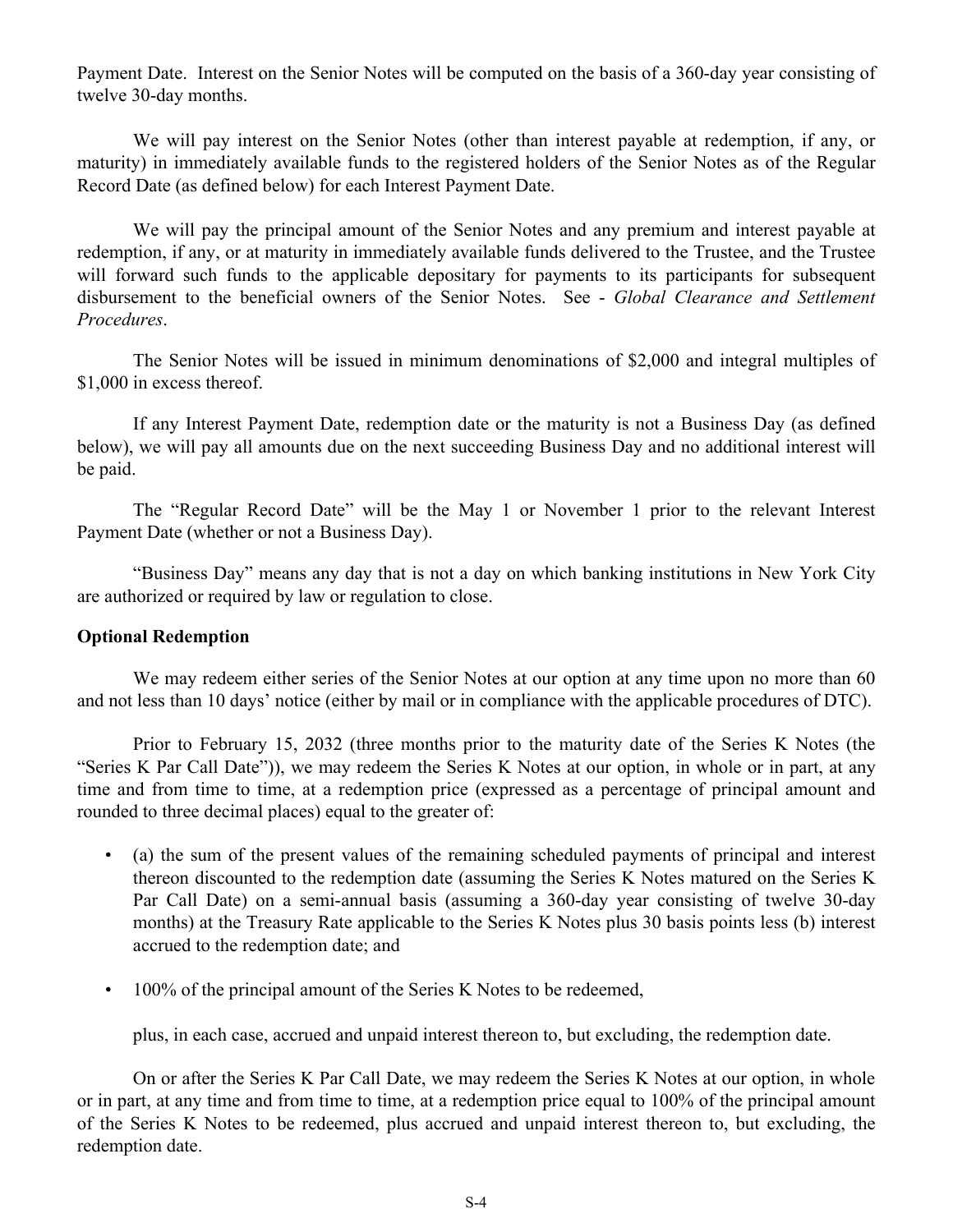Prior to November 15, 2051 (six months prior to the maturity date of the Series L Notes (the "Series L Par Call Date")), we may redeem the Series L Notes at our option, in whole or in part, at any time and from time to time, at a redemption price (expressed as a percentage of principal amount and rounded to three decimal places) equal to the greater of:

- (a) the sum of the present values of the remaining scheduled payments of principal and interest thereon discounted to the redemption date (assuming the Series L Notes matured on the Series L Par Call Date) on a semi-annual basis (assuming a 360-day year consisting of twelve 30-day months) at the Treasury Rate applicable to the Series L Notes plus 35 basis points less (b) interest accrued to the redemption date; and
- 100% of the principal amount of the Series L Notes to be redeemed,

plus, in each case, accrued and unpaid interest thereon to, but excluding, the redemption date.

On or after the Series L Par Call Date, we may redeem the Series L Notes at our option, in whole or in part, at any time and from time to time, at a redemption price equal to 100% of the principal amount of the Series L Notes to be redeemed, plus accrued and unpaid interest thereon to, but excluding, the redemption date.

For purposes of these redemption provisions, the following term has the following meaning.

"Treasury Rate" means, with respect to any redemption date, the yield determined by us in accordance with the following two paragraphs.

The Treasury Rate shall be determined by us after 4:15 p.m., New York City time (or after such time as yields on U.S. government securities are posted daily by the Board of Governors of the Federal Reserve System), on the third business day preceding the redemption date based upon the yield or yields for the most recent day that appear after such time on such day in the most recent statistical release published by the Board of Governors of the Federal Reserve System designated as "Selected Interest Rates (Daily)—H.15" (or any successor designation or publication) ("H.15") under the caption "U.S. government securities—Treasury constant maturities—Nominal" (or any successor caption or heading) ("H.15 TCM"). In determining the Treasury Rate, we shall select, as applicable:

- the yield for the Treasury constant maturity on H.15 exactly equal to the period from the redemption date to the Series K Par Call Date or the Series L Par Call Date, as applicable (the "Remaining Life"); or
- if there is no such Treasury constant maturity on H.15 exactly equal to the applicable Remaining Life, the two yields—one yield corresponding to the Treasury constant maturity on H.15 immediately shorter than and one yield corresponding to the Treasury constant maturity on H.15 immediately longer than such Remaining Life—and shall interpolate to the Series K Par Call Date or the Series L Par Call Date, as applicable, on a straight-line basis (using the actual number of days) using such yields and rounding the result to three decimal places; or
- if there is no such Treasury constant maturity on H.15 shorter than or longer than the applicable Remaining Life, the yield for the single Treasury constant maturity on H.15 closest to such Remaining Life. For purposes of this clause, the applicable Treasury constant maturity or maturities on H.15 shall be deemed to have a maturity date equal to the relevant number of months or years, as applicable, of such Treasury constant maturity from the redemption date.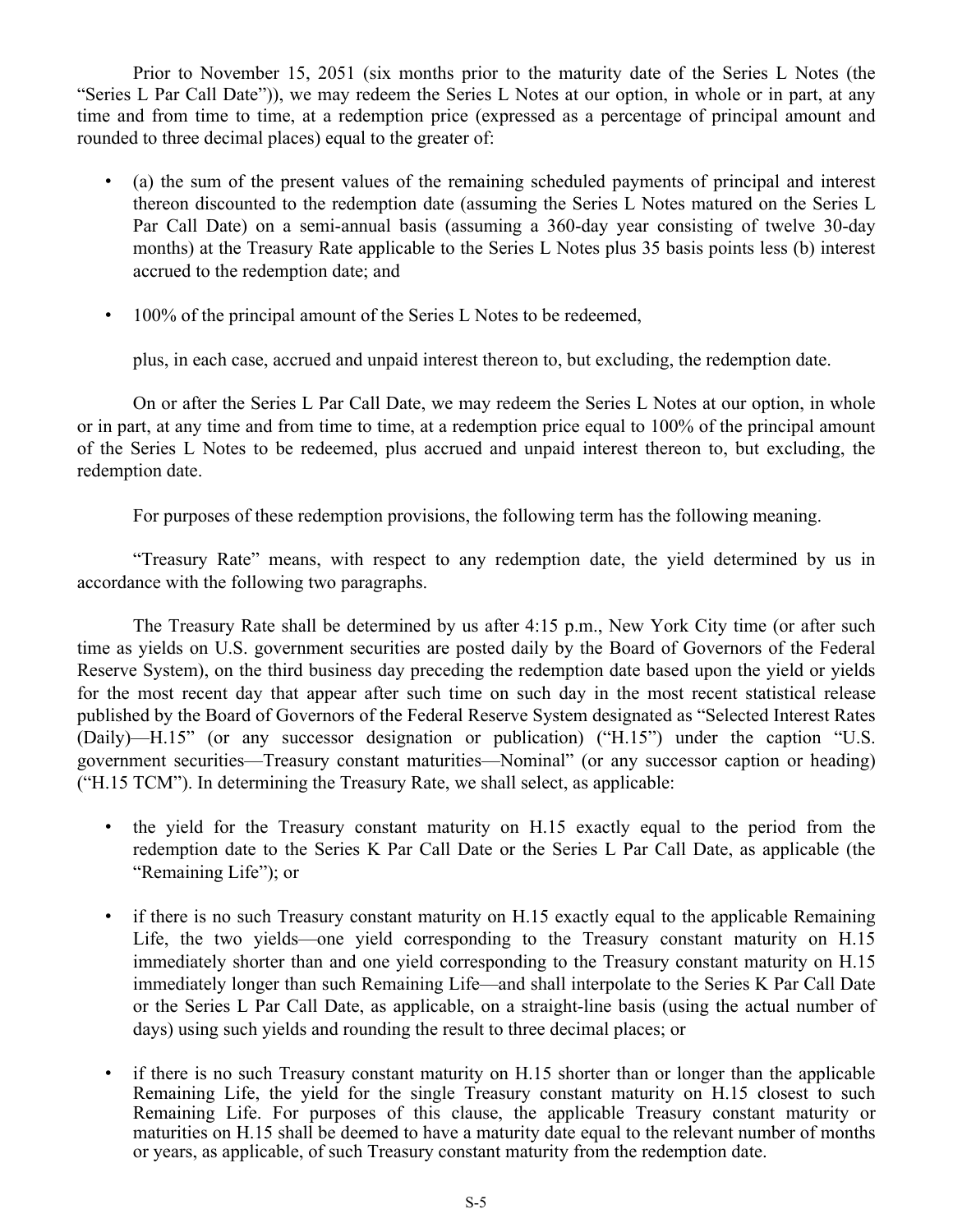If on the third business day preceding the redemption date H.15 TCM is no longer published, we shall calculate the Treasury Rate based on the rate per annum equal to the semi-annual equivalent yield to maturity at 11:00 a.m., New York City time, on the second business day preceding such redemption date of the United States Treasury security maturing on, or with a maturity that is closest to, the Series K Par Call Date or the Series L Par Call Date, as applicable. If there is no United States Treasury security maturing on the Series K Par Call Date or the Series L Par Call Date, as applicable, but there are two or more United States Treasury securities with a maturity date equally distant from such Par Call Date, one with a maturity date preceding such Par Call Date and one with a maturity date following such Par Call Date, we shall select the United States Treasury security with a maturity date preceding such Par Call Date. If there are two or more United States Treasury securities maturing on the Series K Par Call Date or the Series L Par Call Date, as applicable, or two or more United States Treasury securities meeting the criteria of the preceding sentence, we shall select from among these two or more United States Treasury securities the United States Treasury security that is trading closest to par based upon the average of the bid and asked prices for such United States Treasury securities at 11:00 a.m., New York City time. In determining the Treasury Rate in accordance with the terms of this paragraph, the semi-annual yield to maturity of the applicable United States Treasury security shall be based upon the average of the bid and asked prices (expressed as a percentage of principal amount) at 11:00 a.m., New York City time, of such United States Treasury security, and rounded to three decimal places.

Our actions and determinations in determining the redemption price shall be conclusive and binding for all purposes, absent manifest error.

The Trustee shall have no obligation or duty whatsoever to determine, or to verify our calculations of, the redemption price.

#### **Limitations on Liens**

So long as any of our Senior Notes issued pursuant to this prospectus supplement are outstanding, we will not create or suffer to be created or to exist any additional mortgage, pledge, security interest, or other lien (collectively "Liens") on any of our utility properties or tangible assets now owned or hereafter acquired to secure any indebtedness for borrowed money ("Secured Debt"), without providing that such Senior Notes will be similarly secured. This restriction does not apply to our subsidiaries, nor will it prevent any of them from creating or permitting to exist Liens on their property or assets to secure any Secured Debt. In addition, this restriction does not prevent the creation or existence of:

- Liens on property existing at the time of acquisition or construction of such property (or created within one year after completion of such acquisition or construction), whether by purchase, merger, construction or otherwise, or to secure the payment of all or any part of the purchase price or construction cost thereof, including the extension of any Liens to repairs, renewals, replacements, substitutions, betterments, additions, extensions and improvements then or thereafter made on the property subject thereto;
- Financing of our accounts receivable for electric service;
- Any extensions, renewals or replacements (or successive extensions, renewals or replacements), in whole or in part, of liens permitted by the foregoing clauses; and
- The pledge of any bonds or other securities at any time issued under any of the Secured Debt permitted by the above clauses.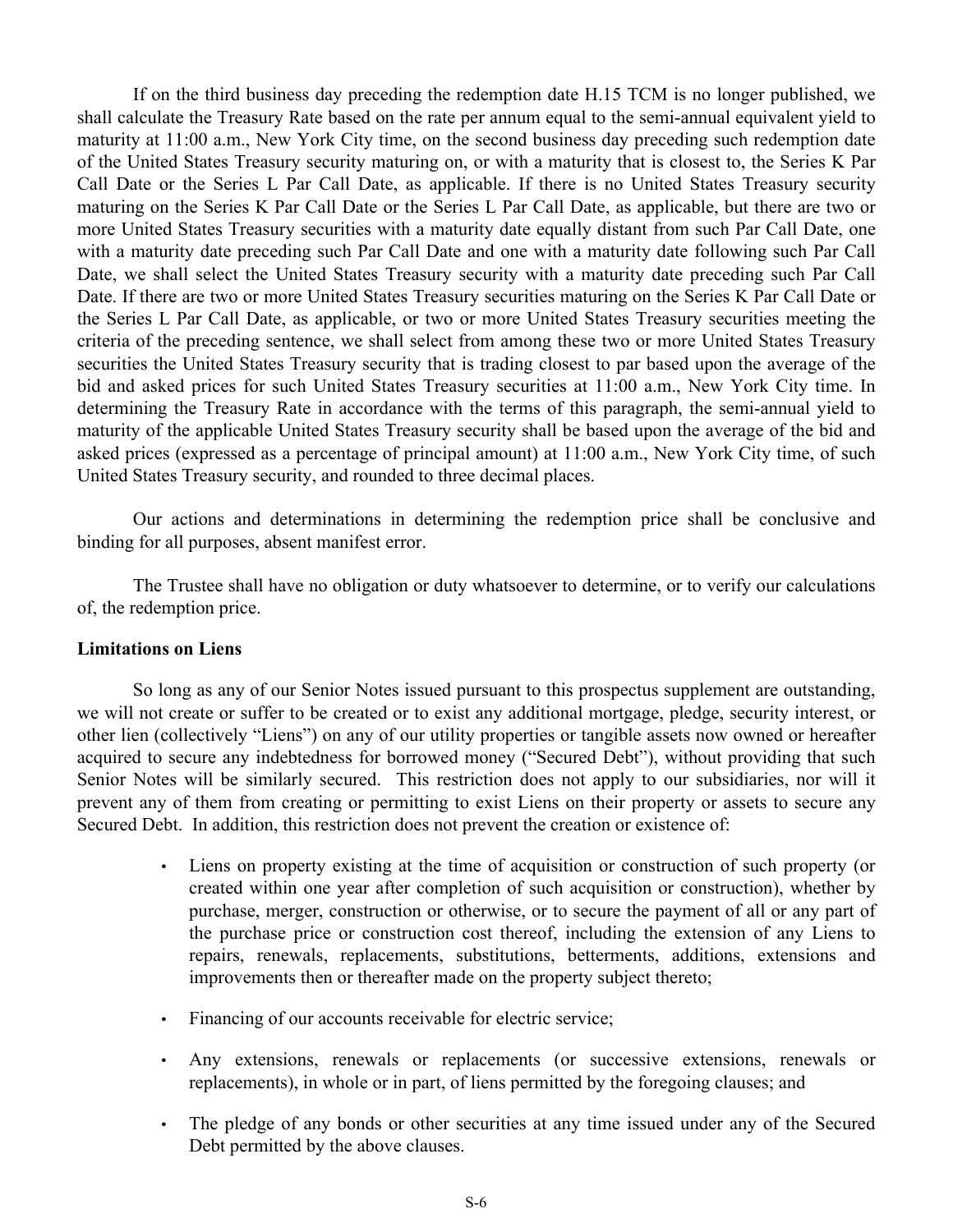In addition to the permitted issuances above, Secured Debt not otherwise so permitted may be issued in an amount that does not exceed 15% of Net Tangible Assets (as defined below).

"Net Tangible Assets" means the total of all assets (including revaluations thereof as a result of commercial appraisals, price level restatement or otherwise) appearing on our balance sheet, net of applicable reserves and deductions, but excluding goodwill, trade names, trademarks, patents, unamortized debt discount and all other like intangible assets (which term shall not be construed to include such revaluations), less the aggregate of our current liabilities appearing on such balance sheet. For purposes of this definition, our balance sheet does not include assets and liabilities of our subsidiaries.

This restriction also will not apply to or prevent the creation or existence of leases made, or existing on property acquired, in the ordinary course of business.

#### **Global Clearance and Settlement Procedures**

Secondary market trading between Clearstream Banking, *société anonyme*, Luxembourg ("Clearstream") participants and/or Euroclear Bank SA/NV, as operator of the Euroclear system ("Euroclear") participants will occur in the ordinary way in accordance with the applicable rules and operating procedures of Clearstream and Euroclear, as applicable.

Cross-market transfers between persons holding directly or indirectly through DTC on the one hand, and directly or indirectly through Clearstream participants or Euroclear system participants on the other, will be effected through DTC in accordance with DTC rules on behalf of the relevant European international clearing system by its U.S. depositary; however, such cross-market transactions will require delivery of instructions to the relevant European international clearing system by the counterparty in such system in accordance with its rules and procedures and within its established deadlines (European time). The relevant European international clearing system will, if the transaction meets its settlement requirements, deliver instructions to its U.S. depositary to take action to effect final settlement on its behalf by delivering or receiving securities in DTC, and making or receiving payment in accordance with normal procedures for same-day funds settlement applicable to DTC. Clearstream participants and Euroclear system participants may not deliver instructions directly to their respective U.S. depositaries.

Because of time-zone differences, credits of Senior Notes received in Clearstream or the Euroclear system as a result of a transaction with a DTC participant will be made during subsequent securities settlement processing and dated the business day following the DTC settlement date. Such credits or any transactions in such Senior Notes settled during such processing will be reported to the relevant Euroclear system participant or Clearstream participant on such business day. Cash received in Clearstream or the Euroclear system as a result of sales of the Senior Notes by or through a Clearstream participant or a Euroclear system participant to a DTC participant will be received with value on the DTC settlement date but will be available in the relevant Clearstream or the Euroclear system cash account only as of the business day following settlement in DTC.

## **Additional Information**

For additional important information about the Senior Notes, see "Description of the Notes" in the accompanying prospectus, including: (i) additional information about the terms of the Senior Notes, (ii) general information about the Indenture and the Trustee, and (iii) a description of events of default under the Indenture.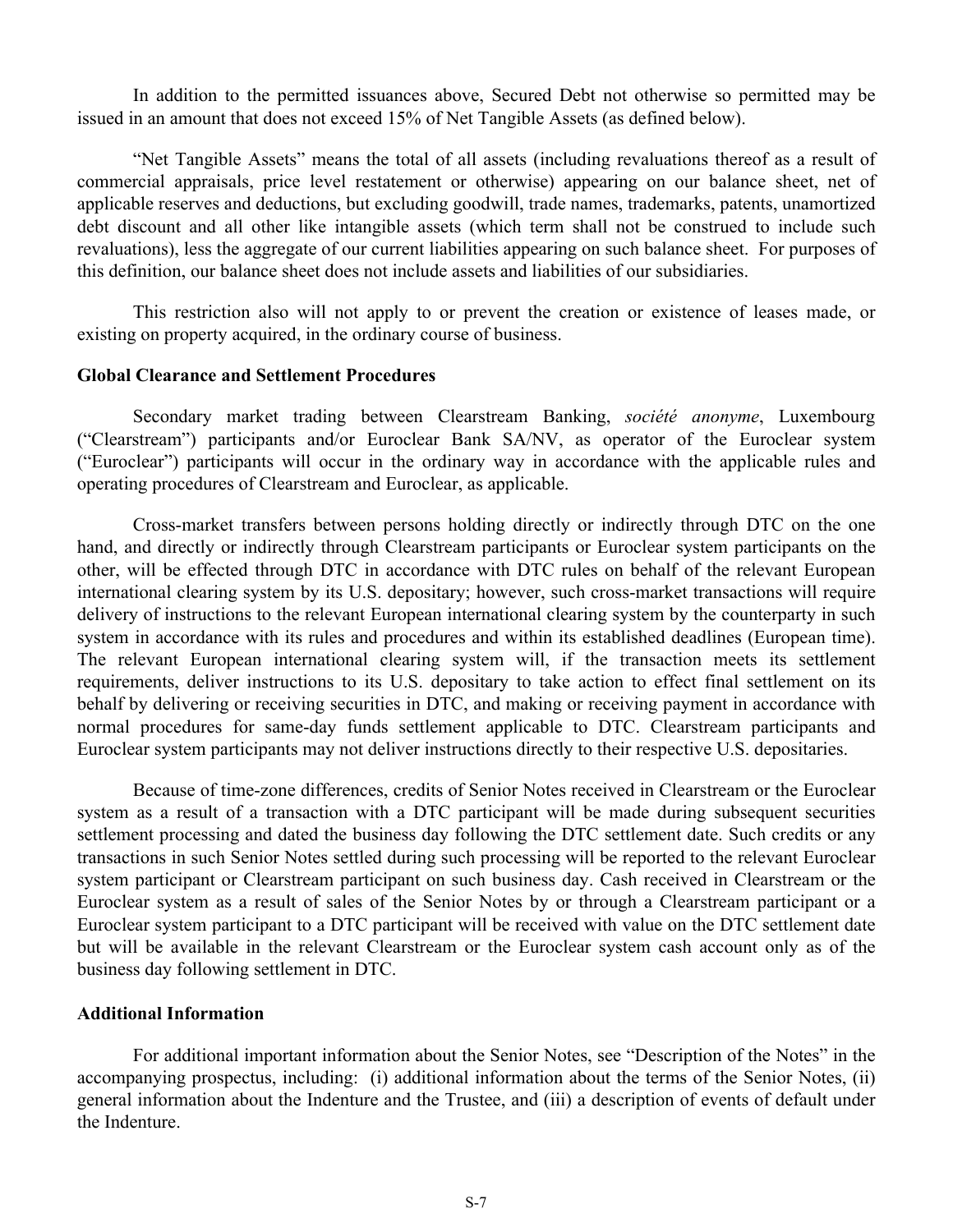## **CERTAIN UNITED STATES FEDERAL INCOME AND ESTATE TAX CONSEQUENCES TO NON-U.S. HOLDERS**

<span id="page-7-0"></span>*The following is a summary of certain United States federal income and estate tax consequences of the purchase, ownership and disposition of the Senior Notes as of the date hereof. This summary deals only with Senior Notes that are held as capital assets by a non-U.S. holder (as defined below) who acquires the Senior Notes upon original issuance at their initial offering price.*

A "non-U.S. holder" means a beneficial owner of the Senior Notes (other than an entity or arrangement treated as a partnership for United States federal income tax purposes) that is not, for United States federal income tax purposes, any of the following:

- an individual citizen or resident of the United States:
- a corporation (or any other entity treated as a corporation for United States federal income tax purposes) created or organized in or under the laws of the United States, any state thereof or the District of Columbia;
- an estate the income of which is subject to United States federal income taxation regardless of its source; or
- a trust if it (1) is subject to the primary supervision of a court within the United States and one or more United States persons have the authority to control all substantial decisions of the trust or (2) has a valid election in effect under applicable United States Treasury regulations to be treated as a United States person.

This summary is based upon provisions of the Internal Revenue Code of 1986, as amended (the "Code"), and regulations, rulings and judicial decisions as of the date hereof. Those authorities may be changed, perhaps retroactively, so as to result in United States federal income and estate tax consequences different from those summarized below. This summary does not address all aspects of United States federal income and estate taxes and does not deal with foreign, state, local or other tax considerations that may be relevant to non-U.S. holders in light of their personal circumstances. In addition, it does not represent a detailed description of the United States federal income and estate tax consequences applicable to you if you are subject to special treatment under the United States federal income tax laws (including if you are a United States expatriate, "controlled foreign corporation," "passive foreign investment company" or a partnership or other pass-through entity for United States federal income tax purposes). We cannot assure you that a change in law will not alter significantly the tax considerations that we describe in this summary.

If a partnership (or other entity or arrangement treated as a partnership for United States federal income tax purposes) holds the Senior Notes, the tax treatment of a partner will generally depend upon the status of the partner and the activities of the partnership. If you are a partner of a partnership holding the Senior Notes, you should consult your tax advisors.

It is anticipated, and this discussion assumes, that the Senior Notes will not be issued with more than a *de minimis* amount of original issue discount for United States federal income tax purposes.

**If you are considering the purchase of Senior Notes, you should consult your own tax advisors concerning the particular United States federal income and estate tax consequences to you of the purchase, ownership and disposition of the Senior Notes, as well as the consequences to you arising under other United States federal tax laws and the laws of any other taxing jurisdiction.**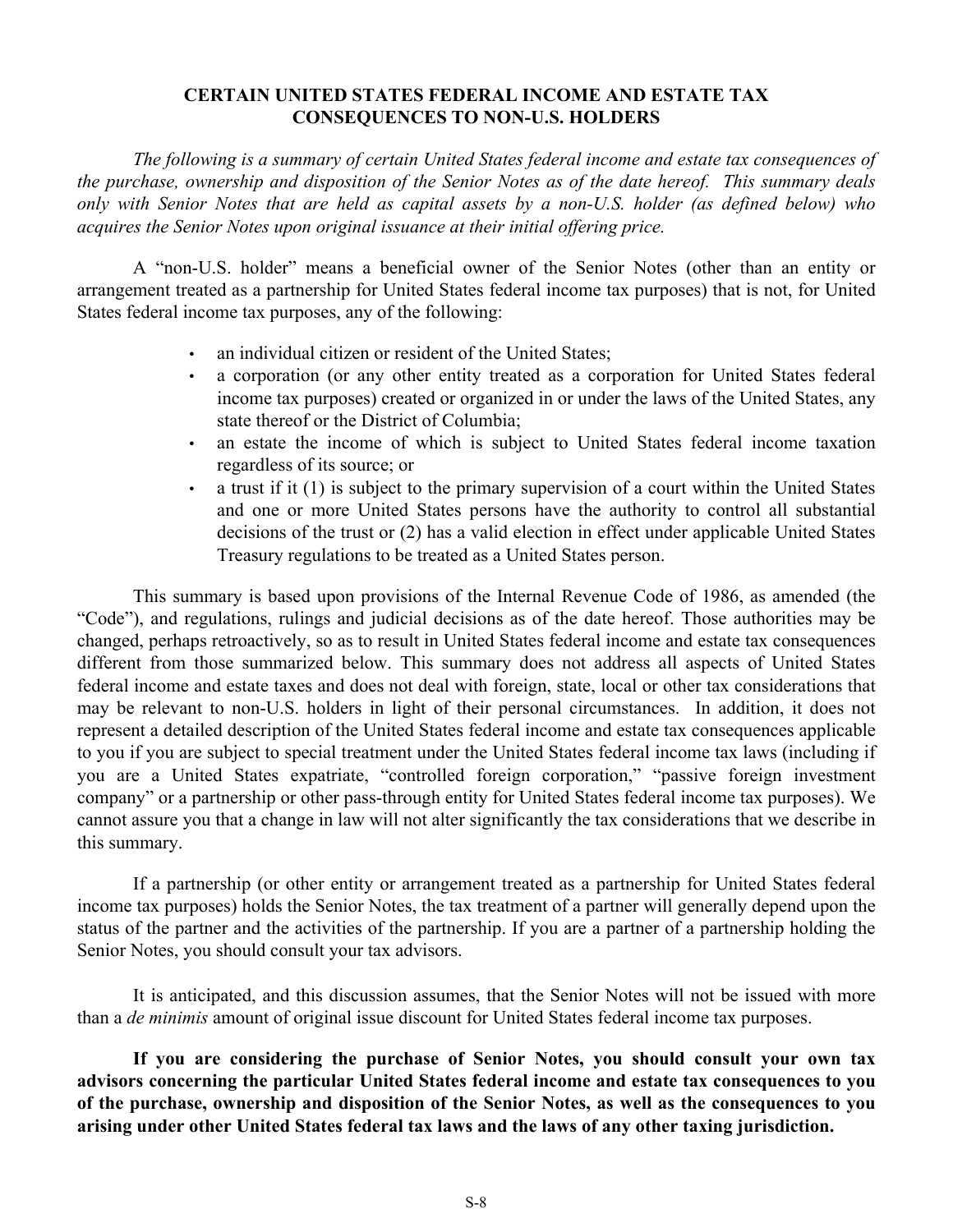## **United States Federal Withholding Tax**

Subject to the discussions of backup withholding and FATCA below, United States federal withholding tax will not apply to any payment of interest on the Senior Notes under the "portfolio interest rule," provided that:

- interest paid on the Senior Notes is not effectively connected with your conduct of a trade or business in the United States;
- you do not actually (or constructively) own 10% or more of the total combined voting power of all classes of our voting stock within the meaning of the Code and applicable United States Treasury regulations;
- you are not a controlled foreign corporation that is related to us through stock ownership;
- you are not a bank whose receipt of interest on the Senior Notes is described in section  $881(c)(3)(A)$  of the Code; and
- either (a) you provide your name and address on an Internal Revenue Service ("IRS") Form W-8BEN or IRS Form W-8BEN-E (or other applicable form), and certify, under penalties of perjury, that you are not a United States person as defined under the Code or (b) you hold your Senior Notes through certain foreign intermediaries and satisfy the certification requirements of applicable United States Treasury regulations. Special certification rules apply to non-U.S. holders that are pass-through entities rather than corporations or individuals.

If you cannot satisfy the requirements described above, payments of interest made to you will be subject to a 30% United States federal withholding tax, unless you provide the applicable withholding agent with a properly executed:

- IRS Form W-8BEN or IRS Form W-8BEN-E (or other applicable form) claiming an exemption from or reduction in withholding under the benefit of an applicable income tax treaty; or
- IRS Form W-8ECI (or other applicable form) stating that interest paid on the Senior Notes is not subject to withholding tax because it is effectively connected with your conduct of a trade or business in the United States (as discussed below under "-United States Federal Income Tax").

The 30% United States federal withholding tax generally will not apply to any payment of principal or gain that you realize on the sale, exchange, retirement, redemption or other taxable disposition of a Senior Note.

## **United States Federal Income Tax**

If you are engaged in a trade or business in the United States and interest on the Senior Notes is effectively connected with the conduct of that trade or business (and, if required by an applicable income tax treaty, is attributable to a United States permanent establishment), then you will be subject to United States federal income tax on that interest on a net income basis in the same manner as if you were a United States person as defined under the Code. In addition, if you are a foreign corporation, you may be subject to a branch profits tax equal to 30% (or lower applicable branch profits tax rate under an income tax treaty) of your effectively connected earnings and profits, subject to adjustments. Any effectively connected interest will be exempt from the 30% United States federal withholding tax, provided the certification requirements discussed above in "-United States Federal Withholding Tax" are satisfied.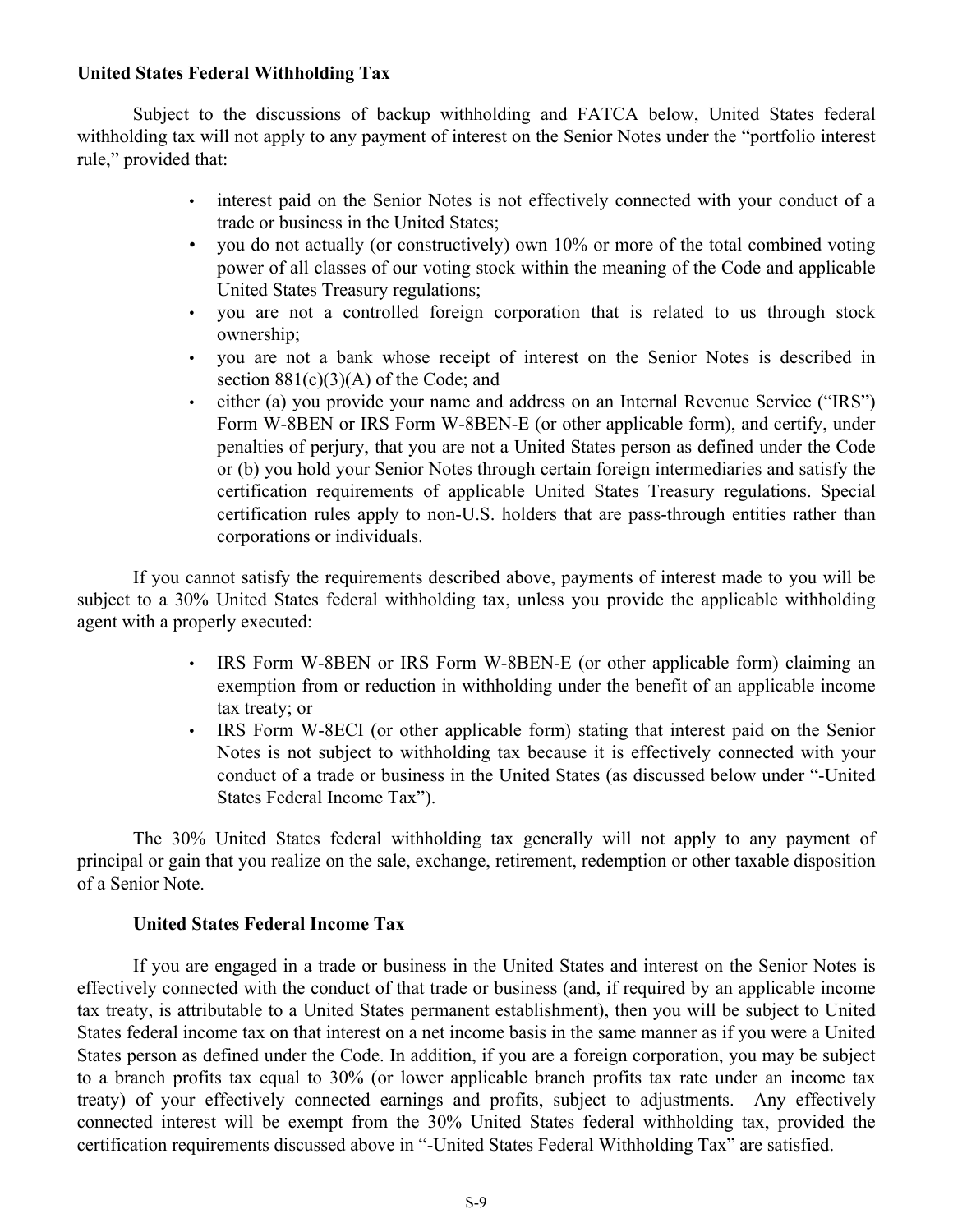Subject to the discussion of backup withholding below, any gain realized on the sale, exchange, retirement, redemption or other taxable disposition of a Senior Note generally will not be subject to United States federal income tax unless:

- the gain is effectively connected with your conduct of a trade or business in the United States (and, if required by an applicable income tax treaty, is attributable to a United States permanent establishment), in which case such gain will generally be subject to United States federal income tax (and possibly branch profits tax) in the same manner as effectively connected interest as described above; or
- you are an individual who is present in the United States for 183 days or more in the taxable year of that disposition and certain other conditions are met, in which case, unless an applicable income tax treaty provides otherwise, you will generally be subject to a 30% United States federal income tax on any gain recognized, which may be offset by certain United States source losses.

#### **United States Federal Estate Tax**

If you are an individual and are not a United States citizen and are not a resident of the United States (as specifically defined for United States federal estate tax purposes), your estate will not be subject to United States federal estate tax on Senior Notes beneficially owned by you at the time of your death, provided that any payment to you of interest on the Senior Notes, if received at such time, would be eligible for exemption from the 30% United States federal withholding tax under the "portfolio interest rule" described above under "-United States Federal Withholding Tax," without regard to the statement requirement described in the fifth bullet point of that section.

#### **Information Reporting and Backup Withholding**

Interest paid to you and the amount of tax, if any, withheld with respect to those payments generally will be reported to the IRS. Copies of the information returns reporting such interest payments and any withholding may also be made available to the tax authorities in the country in which you reside under the provisions of an applicable income tax treaty.

In general, you will not be subject to backup withholding with respect to payments on the Senior Notes that we make to you provided that the applicable withholding agent does not have actual knowledge or reason to know that you are a United States person as defined under the Code, and such withholding agent has received from you the statement described above in the fifth bullet point under "-United States Federal Withholding Tax."

Information reporting and, depending on the circumstances, backup withholding will apply to the proceeds of a sale or other taxable disposition of Senior Notes made within the United States or conducted through certain United States-related financial intermediaries, unless you certify under penalties of perjury that you are a non-U.S. holder (and the payor does not have actual knowledge or reason to know that you are a United States person as defined under the Code), or you otherwise establish an exemption.

Backup withholding is not an additional tax and any amounts withheld under the backup withholding rules will be allowed as a refund or a credit against your United States federal income tax liability provided the required information is timely furnished to the IRS.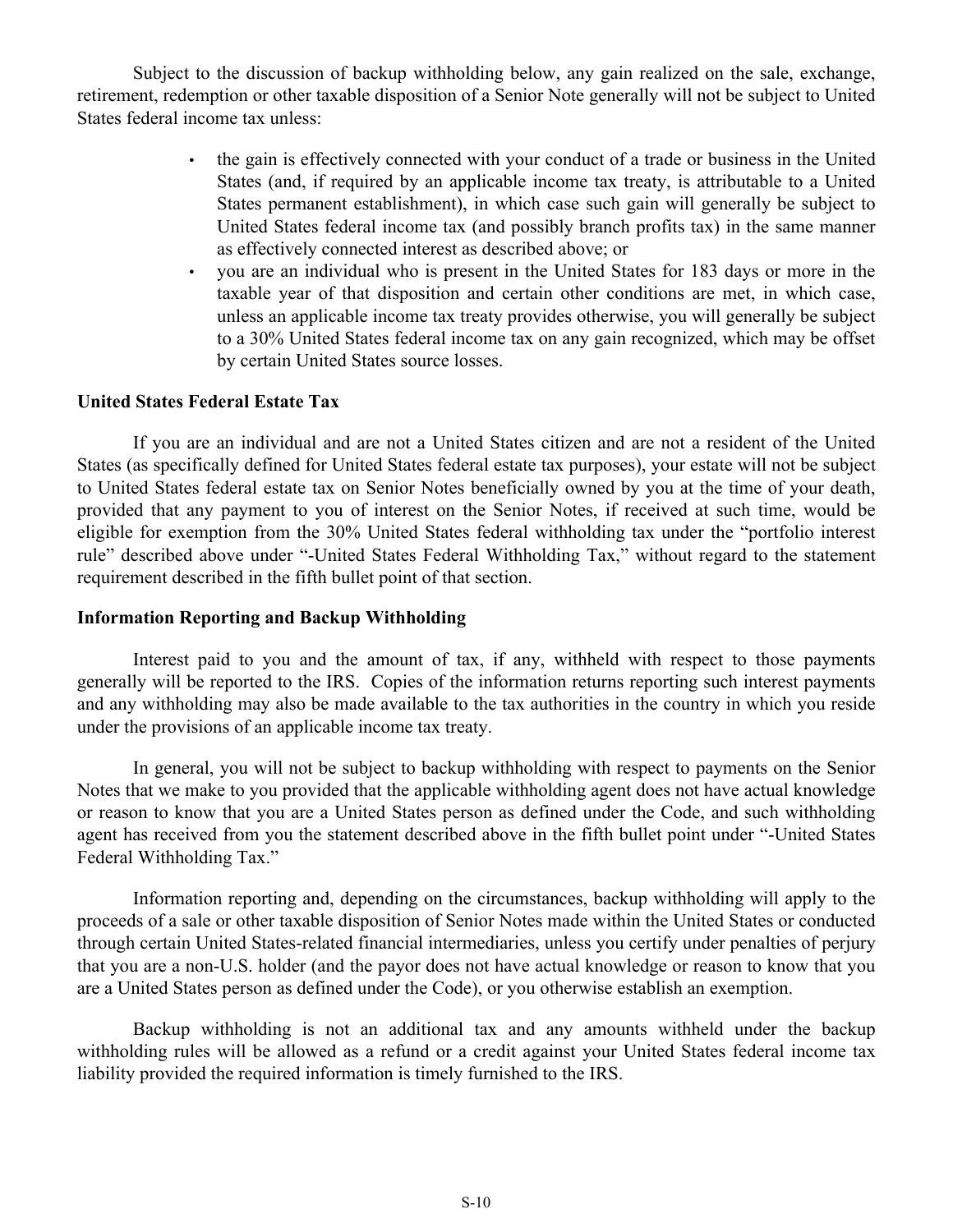#### **Additional Withholding Requirements**

Under sections 1471 through 1474 of the Code (such sections commonly referred to as "FATCA"), a 30% United States federal withholding tax generally will apply to any interest on a Senior Note paid to (i) a "foreign financial institution" (as specifically defined in the Code) which does not provide sufficient documentation, typically on IRS Form W-8BEN-E, evidencing either (x) an exemption from FATCA, or (y) its compliance (or deemed compliance) with FATCA (which may alternatively be in the form of compliance with an intergovernmental agreement with the United States) in a manner which avoids withholding, or (ii) a "non-financial foreign entity" (as specifically defined in the Code) which does not provide sufficient documentation, typically on IRS Form W-8BEN-E, evidencing either (x) an exemption from FATCA, or (y) adequate information regarding certain substantial United States beneficial owners of such entity (if any). If an interest payment is both subject to withholding under FATCA and subject to the withholding tax discussed above under "- United States Federal Withholding Tax," the withholding under FATCA may be credited against, and therefore reduce, such other withholding tax. While withholding under FATCA would also have applied to payments of gross proceeds from the sale or other taxable disposition of the Senior Notes, proposed United States Treasury regulations (upon which taxpayers may rely until final regulations are issued) eliminate FATCA withholding on payments of gross proceeds entirely. You should consult your own tax advisors regarding these rules and whether they may be relevant to your ownership and disposition of the Senior Notes.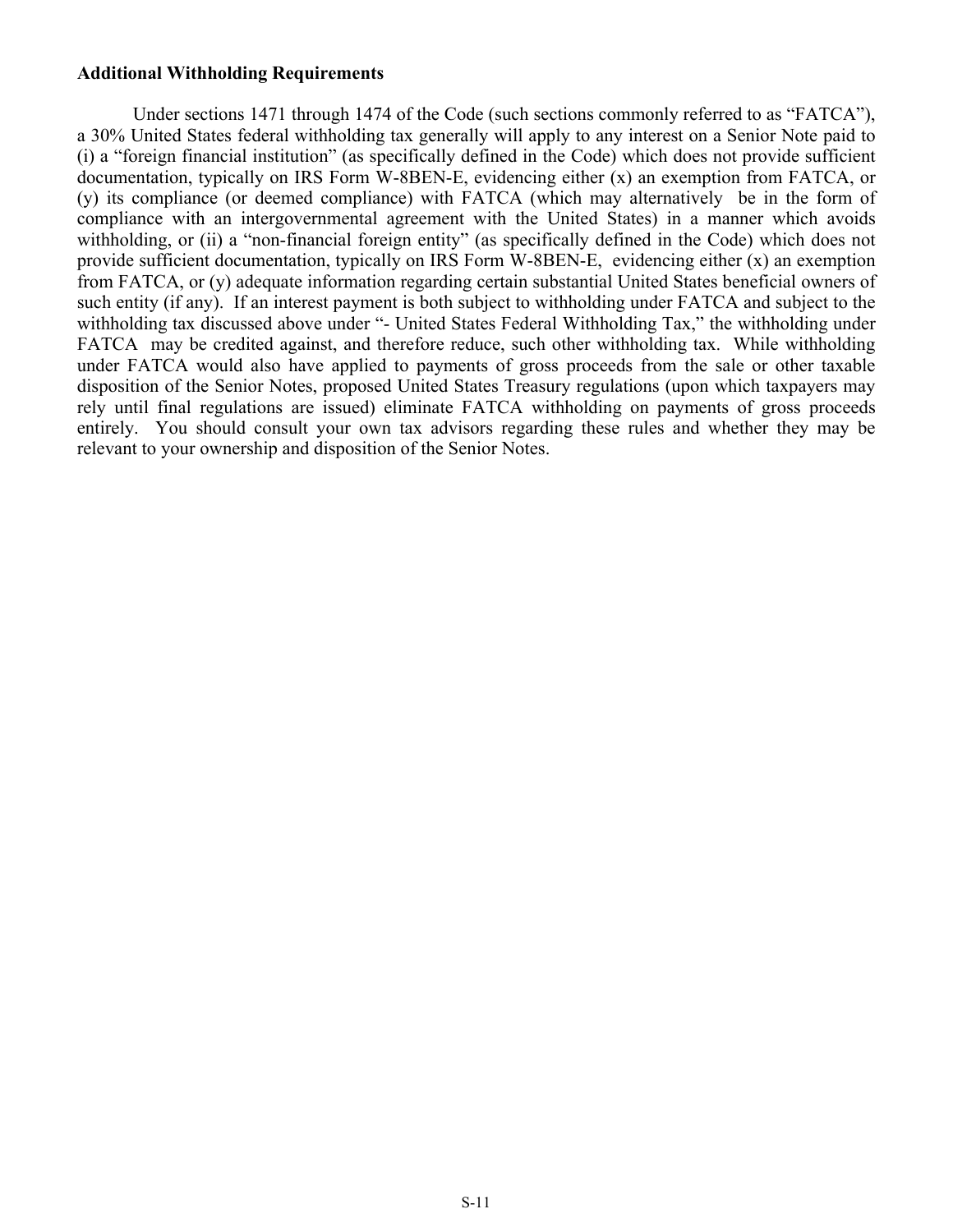#### **UNDERWRITING (CONFLICTS OF INTEREST)**

<span id="page-11-0"></span>BofA Securities, Inc., BNY Mellon Capital Markets, LLC, Mizuho Securities USA LLC, MUFG Securities Americas Inc., and PNC Capital Markets LLC are acting as representatives of the underwriters named below with respect to the Senior Notes. Subject to the terms and conditions of the underwriting agreement, we have agreed to sell to each of the underwriters named below and each of the underwriters has severally and not jointly agreed to purchase from us the respective principal amount of Senior Notes set forth opposite its name below:

|                                       | <b>Principal Amount</b>                 | <b>Principal Amount</b> |
|---------------------------------------|-----------------------------------------|-------------------------|
| Underwriter                           | of Series K Notes                       | of Series L Notes       |
| BofA Securities, Inc.                 | 75,000,000<br>$\boldsymbol{\mathsf{S}}$ | 75,000,000<br>-S        |
| BNY Mellon Capital Markets, LLC       | 75,000,000                              | 75,000,000              |
| Mizuho Securities USA LLC             | 75,000,000                              | 75,000,000              |
| <b>MUFG</b> Securities Americas Inc.  | 75,000,000                              | 75,000,000              |
| <b>PNC Capital Markets LLC</b>        | 75,000,000                              | 75,000,000              |
| Credit Agricole Securities (USA) Inc. | 37,500,000                              | 37,500,000              |
| Credit Suisse Securities (USA) LLC    | 37,500,000                              | 37,500,000              |
| TD Securities (USA) LLC               | 37,500,000                              | 37,500,000              |
| AmeriVet Securities, Inc.             | 6,250,000                               | 6,250,000               |
| Siebert Williams Shank & Co., LLC     | 6,250,000                               | 6,250,000               |
| <b>Total</b>                          | 500,000,000 \$                          | 500,000,000             |

In the underwriting agreement, the underwriters have agreed, subject to the terms and conditions set forth therein, to purchase all of the Senior Notes offered hereby if any of the Senior Notes are purchased.

The expenses associated with the offer and sale of the Senior Notes, excluding the underwriting discount, are expected to be approximately \$1.9 million and will be payable by us.

The underwriters propose to offer the Senior Notes to the public initially at the public offering price set forth on the cover page of this prospectus supplement and may offer the Senior Notes to certain dealers initially at that price less a concession not in excess of 0.400% per Series K Note and not in excess of 0.525% per Series L Note. The underwriters may allow, and those dealers may reallow, a discount not in excess of 0.250% per Series K Note and not in excess of 0.350% per Series L Note to certain other dealers. After the initial public offering, the public offering price, concession and discount may be changed. The offering of the Senior Notes by the underwriters is subject to receipt and acceptance and subject to the underwriters' right to reject any order in whole or in part.

Prior to this offering, there has been no public market for the Senior Notes. The Senior Notes will not be listed on any securities exchange or automated quotation system. Certain underwriters have advised us that they intend to make a market in the Senior Notes. The underwriters will have no obligation to make a market in the Senior Notes, however, and may cease market making activities, if commenced, at any time. There can be no assurance of a secondary market for the Senior Notes, or that the Senior Notes may be resold.

We have agreed to indemnify the several underwriters against certain liabilities, including liabilities under the Securities Act of 1933, as amended, or contribute to payments that each underwriter may be required to make in respect thereof.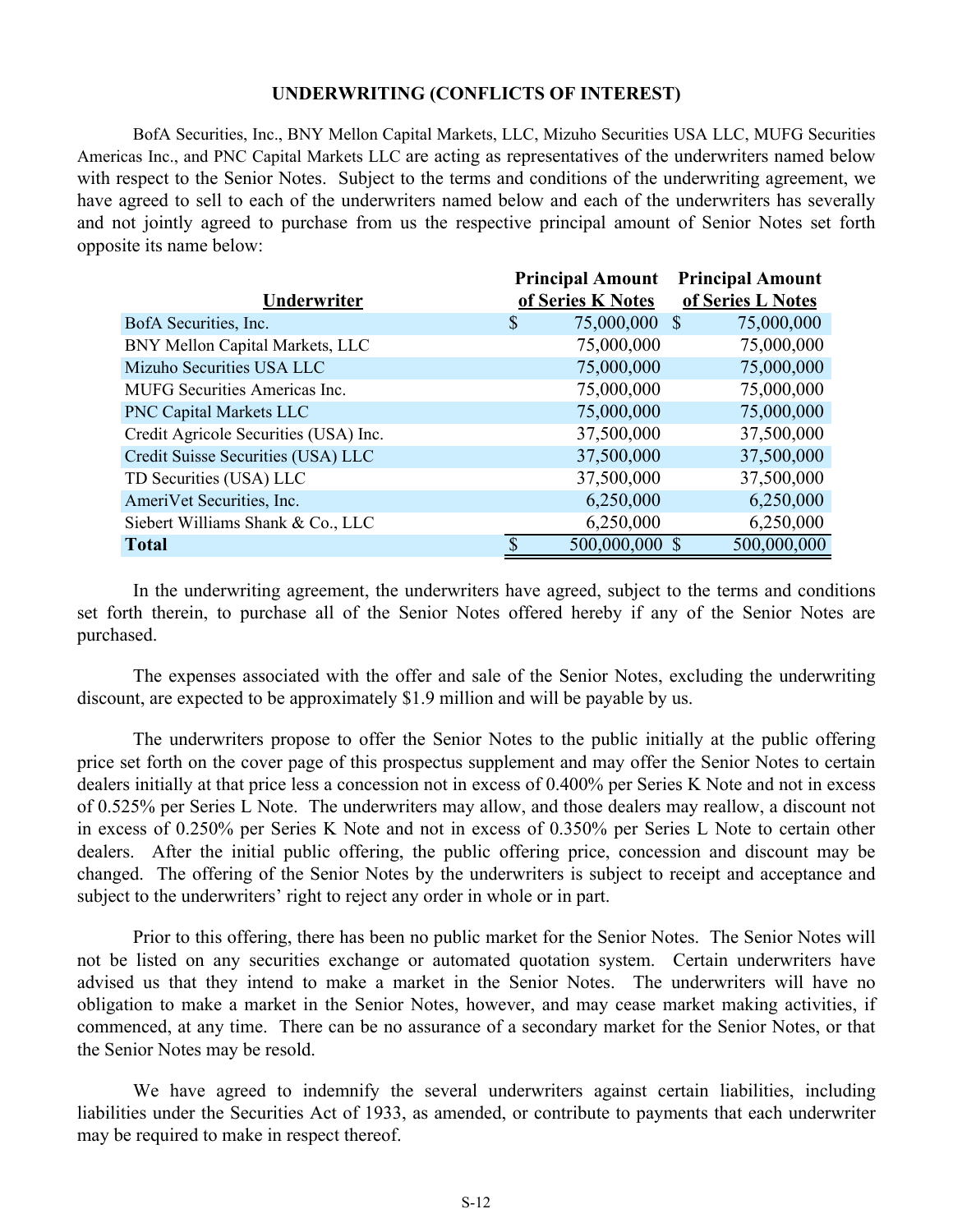In connection with the offering, the underwriters may purchase and sell the Senior Notes in the open market. These transactions may include over-allotment and stabilizing transactions and purchases to cover syndicate short positions created in connection with the offering. Stabilizing transactions consist of certain bids or purchases for the purposes of preventing or retarding a decline in the market price of the Senior Notes and syndicate short positions involve the sale by the underwriters of a greater number of Senior Notes than they are required to purchase from us in the offering. The underwriters also may impose a penalty bid, whereby selling concessions allowed to syndicate members or other broker dealers in respect of the securities sold in the offering for their account may be reclaimed by the syndicate if such Senior Notes are repurchased by the syndicate in stabilizing or covering transactions. These activities may stabilize, maintain or otherwise affect the market price of the Senior Notes, which may be higher than the price that might otherwise prevail in the open market, and these activities, if commenced, may be discontinued at any time. These transactions may be effected in the over-the-counter market or otherwise.

The underwriters and their respective affiliates are full service financial institutions engaged in various activities, which may include sales and trading, commercial and investment banking, advisory, investment management, investment research, principal investment, hedging, market making, brokerage and other financial and non-financial activities and services. In the ordinary course of their various business activities, the underwriters and their respective affiliates have made or held, and may in the future make or hold, a broad array of investments including serving as counterparties to certain derivative and hedging arrangements, and may have actively traded, and, in the future may actively trade, debt and equity securities (or related derivative securities), and financial instruments (including bank loans) for their own account and for the accounts of their customers and may have in the past and at any time in the future hold long and short positions in such securities and instruments. Such investment and securities activities may have involved, and in the future may involve, securities and instruments of the Company.

If any of the underwriters or their affiliates have a lending relationship with us, certain of those underwriters or their affiliates routinely hedge, and certain other of those underwriters or their affiliates may hedge, their credit exposure to us consistent with their customary risk management policies. Typically, these underwriters and their affiliates would hedge such exposure by entering into transactions which consist of either the purchase of credit default swaps or the creation of short positions in our securities, including potentially the Senior Notes offered hereby. Any such credit default swaps or short positions could adversely affect future trading prices of the Senior Notes offered hereby. The underwriters and their affiliates may also make investment recommendations and/or publish or express independent research views in respect of such securities or financial instruments and may hold, or recommend to clients that they acquire, long and/or short positions in such securities and instruments.

Some of the underwriters or their affiliates engage in transactions with, and have performed services for, us and our affiliates in the ordinary course of business and have, from time to time, performed, and may in the future perform, various financial advisory, corporate trust, commercial and investment banking services for us, for which they received, or will receive, customary fees and expenses.

## **Conflicts of Interest**

Certain of the underwriters or their affiliates may hold a portion of the indebtedness that the Company intends to repay using a portion of the net proceeds from the sale of the Senior Notes. It is possible that one or more of the underwriters or their affiliates could receive 5% or more of the net proceeds from the sale of the Senior Notes, and, in that case, such underwriter would be deemed to have a "conflict of interest" within the meaning of the Financial Industry Regulatory Authority, Inc. ("FINRA") Rule 5121. In the event of any such conflict of interest, such underwriter would be required to conduct the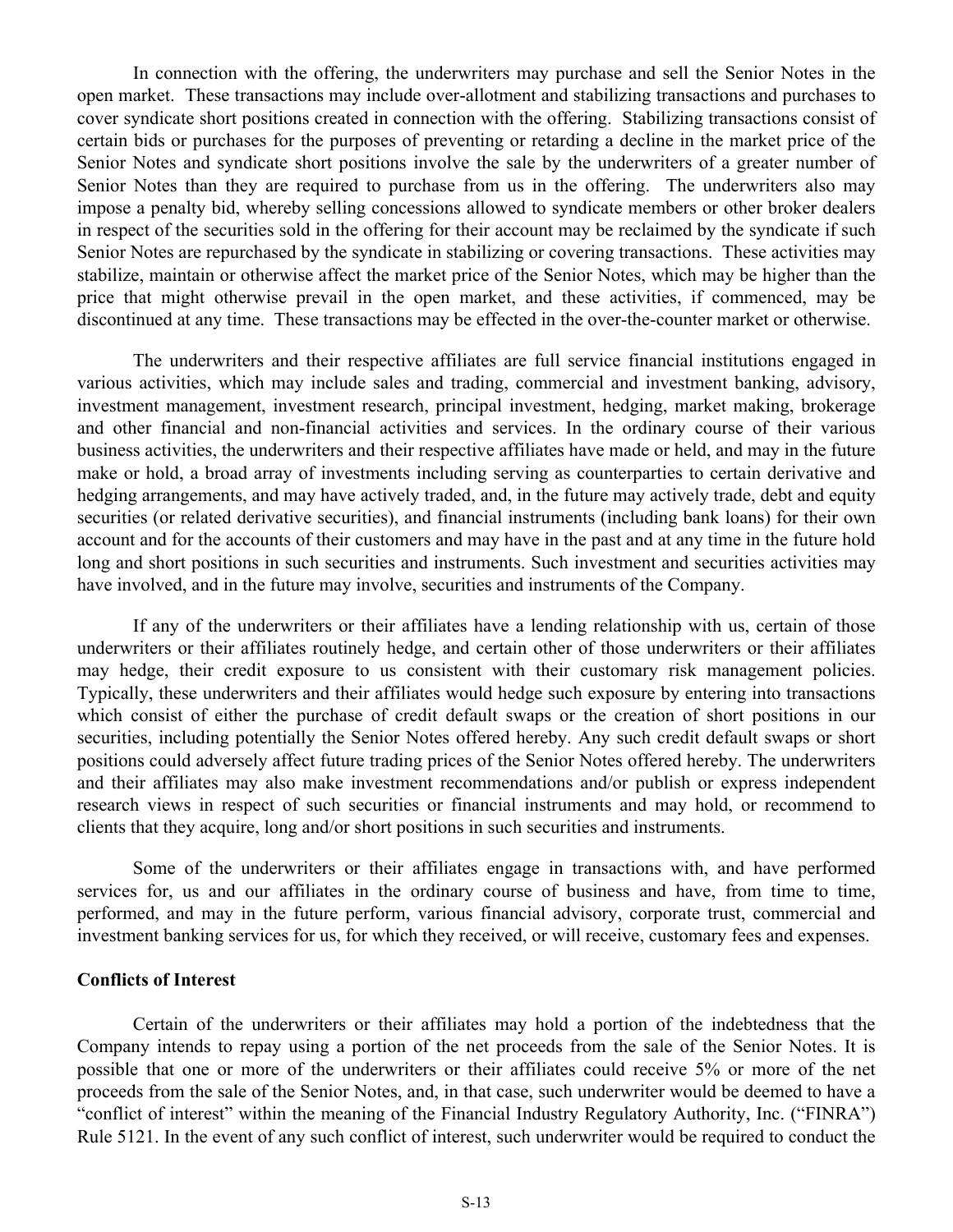distribution of the Senior Notes in accordance with FINRA Rule 5121. If the distribution is conducted in accordance with FINRA Rule 5121, such underwriter would not be permitted to confirm a sale of a Senior Note in this offering to an account over which it exercises discretionary authority without the prior specific written approval of the account holder. See the "Use of Proceeds" section of this prospectus supplement for more information.

#### **Selling Restrictions**

#### *Notice to Prospective Investors in the European Economic Area*

The Senior Notes are not intended to be offered, sold or otherwise made available to and should not be offered, sold or otherwise made available to any retail investor in the European Economic Area ("EEA"). For these purposes, a retail investor means a person who is one (or more) of: (i) a retail client as defined in point (11) of Article 4(1) of Directive 2014/65/EU (as amended, "MiFID II"); or (ii) a customer within the meaning of Directive (EU) 2016/97 as amended, where that customer would not qualify as a professional client as defined in point (10) of Article 4(1) of MiFID II; or (iii) not a qualified investor as defined in Regulation (EU) 2017/1129 (as amended, the "Prospectus Regulation"). Consequently no key information document required by Regulation (EU) No 1286/2014 (as amended, the "PRIIPs Regulation") for offering or selling the Senior Notes or otherwise making them available to retail investors in the EEA has been prepared and therefore offering or selling the Senior Notes or otherwise making them available to any retail investor in the EEA may be unlawful under the PRIIPs Regulation. This prospectus supplement and the accompanying prospectus have been prepared on the basis that any offer of the Senior Notes in any member state of the EEA will be made pursuant to an exemption under the Prospectus Regulation from the requirement to publish a prospectus for offers of the Senior Notes. Neither this prospectus supplement nor the accompanying prospectus are prospectuses for purposes of the Prospectus Regulation.

#### *Notice to Prospective Investors in the United Kingdom*

The Senior Notes are not intended to be offered, sold or otherwise made available to and should not be offered, sold or otherwise made available to any retail investor in the United Kingdom ("UK"). For these purposes, a retail investor means a person who is one (or more) of: (i) a retail client, as defined in point (8) of Article 2 of Regulation (EU) No 2017/565 as it forms part of domestic law by virtue of the European Union (Withdrawal) Act 2018 ("EUWA"); (ii) a customer within the meaning of the provisions of the Financial Services and Markets Act 2000 (as amended, the "FSMA") and any rules or regulations made under the FSMA to implement Directive (EU) 2016/97, where that customer would not qualify as a professional client, as defined in point (8) of Article 2(1) of Regulation (EU) No 600/2014 as it forms part of domestic law by virtue of the EUWA; or (iii) not a qualified investor as defined in Article 2 of Regulation (EU) 2017/1129 as it forms part of domestic law by virtue of the EUWA (the "UK Prospectus Regulation"). Consequently no key information document required by Regulation (EU) No 1286/2014 as it forms part of domestic law by virtue of the EUWA (the "UK PRIIPs Regulation") for offering or selling the Senior Notes or otherwise making them available to retail investors in the UK has been prepared and therefore offering or selling the Senior Notes or otherwise making them available to any retail investor in the UK may be unlawful under the UK PRIIPs Regulation.

In the UK, this prospectus supplement and the accompanying prospectus are being distributed only to, and is directed only at, and any offer subsequently made may only be directed at persons who are "qualified investors" (as defined in the UK Prospectus Regulation) (i) who have professional experience in matters relating to investments falling within Article 19 (5) of the Financial Services and Markets Act 2000 (Financial Promotion) Order 2005, as amended (the "Order") and/or (ii) who are high net worth companies (or persons to whom it may otherwise be lawfully communicated) falling within Article  $49(2)(a)$  to (d) of the Order (all such persons together being referred to as "relevant persons"). This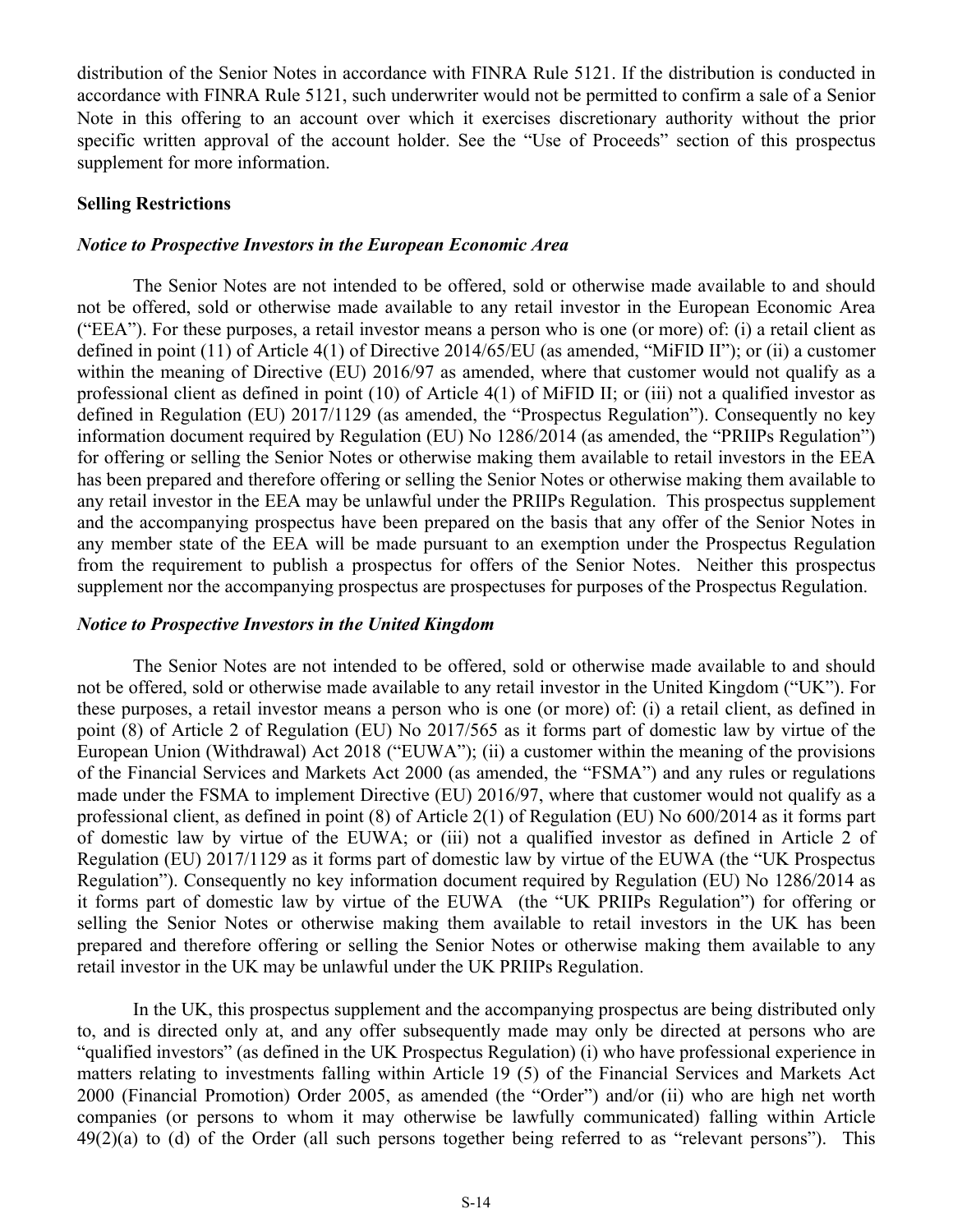prospectus supplement and accompanying prospectus must not be acted on or relied on in the UK by persons who are not relevant persons. In the UK, any investment or investment activity to which this prospectus supplement and accompanying prospectus relates is only available to, and will be engaged in with, relevant persons.

Each underwriter has represented and agreed that:

- it has only communicated or caused to be communicated and will only communicate or cause to be communicated an invitation or inducement to engage in investment activity (within the meaning of Section 21 of the FSMA) received by it in connection with the issue or sale of the Senior Notes in circumstances in which Section 21(1) of the FSMA does not apply to the Company; and
- it has complied and will comply with all applicable provisions of the FSMA with respect to anything done by it in relation to the Senior Notes in, from or otherwise involving the UK.

## *Notice to Residents of Canada*

The Senior Notes may be sold only to purchasers purchasing, or deemed to be purchasing, as principal that are accredited investors, as defined in National Instrument 45-106 Prospectus Exemptions or subsection 73.3(1) of the Securities Act (Ontario), and are permitted clients, as defined in National Instrument 31-103 Registration Requirements, Exemptions and Ongoing Registrant Obligations. Any resale of the Senior Notes must be made in accordance with an exemption from, or in a transaction not subject to, the prospectus requirements of applicable securities laws.

Securities legislation in certain provinces or territories of Canada may provide a purchaser with remedies for rescission or damages if this prospectus supplement (including any amendment thereto) contains a misrepresentation, provided that the remedies for rescission or damages are exercised by the purchaser within the time limit prescribed by the securities legislation of the purchaser's province or territory. The purchaser should refer to any applicable provisions of the securities legislation of the purchaser's province or territory for particulars of these rights or consult with a legal advisor.

Pursuant to section 3A.3 of National Instrument 33-105 Underwriting Conflicts (NI 33-105), the underwriters are not required to comply with the disclosure requirements of NI 33-105 regarding underwriter conflicts of interest in connection with this offering.

## *Notice to Prospective Investors in Hong Kong*

The Senior Notes may not be offered or sold by means of any document other than (i) in circumstances which do not constitute an offer to the public within the meaning of the Companies Ordinance (Cap.32, Laws of Hong Kong), or (ii) to "professional investors" within the meaning of the Securities and Futures Ordinance (Cap.571, Laws of Hong Kong) and any rules made thereunder, or (iii) in other circumstances which do not result in the document being a "prospectus" within the meaning of the Companies Ordinance (Cap.32, Laws of Hong Kong), and no advertisement, invitation or document relating to the Senior Notes may be issued or may be in the possession of any person for the purpose of issue (in each case whether in Hong Kong or elsewhere), which is directed at, or the contents of which are likely to be accessed or read by, the public in Hong Kong (except if permitted to do so under the laws of Hong Kong) other than with respect to Senior Notes which are or are intended to be disposed of only to persons outside Hong Kong or only to "professional investors" within the meaning of the Securities and Futures Ordinance (Cap. 571, Laws of Hong Kong) and any rules made thereunder.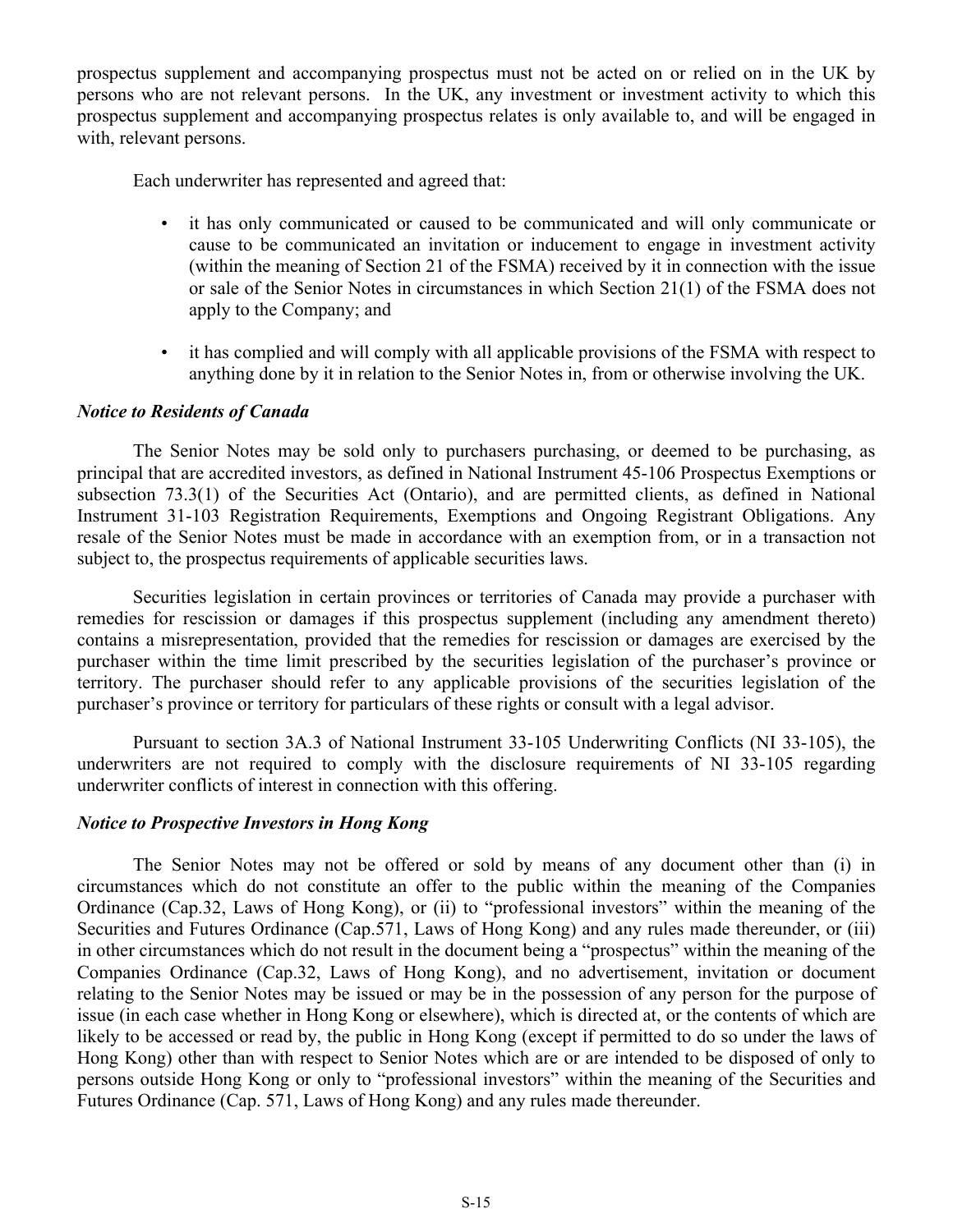#### *Notice to Prospective Investors in Japan*

The Senior Notes have not been and will not be registered under the Financial Instruments and Exchange Law of Japan (the Financial Instruments and Exchange Law) and each underwriter has agreed that it will not offer or sell any Senior Notes, directly or indirectly, in Japan or to, or for the benefit of, any resident of Japan (which term as used herein means any person resident in Japan, including any corporation or other entity organized under the laws of Japan), or to others for re-offering or resale, directly or indirectly, in Japan or to a resident of Japan, except pursuant to an exemption from the registration requirements of, and otherwise in compliance with, the Financial Instruments and Exchange Law and any other applicable laws, regulations and ministerial guidelines of Japan.

#### *Notice to Prospective Investors in South Korea*

The Senior Notes have not been and will not be registered with the Financial Services Commission of Korea under the Financial Investment Services and Capital Markets Act of Korea. Accordingly, the Senior Notes have not been and will not be offered, sold or delivered, directly or indirectly, in Korea or to, or for the account or benefit of, any resident of Korea (as defined in the Foreign Exchange Transactions Law of Korea and its Enforcement Decree) or to others for re-offering or resale, except as otherwise permitted by applicable Korean laws and regulations. In addition, within one year following the issuance of the Senior Notes, the Senior Notes may not be transferred to any resident of Korea other than a qualified institutional buyer (as such term is defined in the regulation on issuance, public disclosure, etc. of securities of Korea, a "Korean QIB") registered with the Korea Financial Investment Association (the "KOFIA") as a Korean QIB and subject to the requirement of monthly reports with the KOFIA of its holding of Korean QIB bonds as defined in the Regulation on Issuance, Public Disclosure, etc. of notes of Korea, provided that (a) the Senior Notes are denominated, and the principal and interest payments thereunder are made, in a currency other than Korean won, (b) the amount of the securities acquired by such Korean QIBs in the primary market is limited to less than 20 percent of the aggregate issue amount of the Senior Notes, (c) the Senior Notes are listed on one of the major overseas securities markets designated by the Financial Supervisory Service of Korea, or certain procedures, such as registration or report with a foreign financial investment regulator, have been completed for offering of the securities in a major overseas securities market, (d) the one-year restriction on offering, delivering or selling of securities to a Korean resident other than a Korean QIB is expressly stated in the securities, the relevant purchase agreement, subscription agreement, and the offering circular and (e) the Company and the underwriters shall individually or collectively keep the evidence of fulfillment of conditions (a) through (d) above after having taken necessary actions therefor.

#### *Notice to Prospective Investors in Singapore*

This prospectus supplement has not been registered as a prospectus with the Monetary Authority of Singapore. Accordingly, this prospectus supplement and any other document or material in connection with the offer or sale, or invitation for subscription or purchase, of the Senior Notes may not be circulated or distributed, nor may the Senior Notes be offered or sold, or be made the subject of an invitation for subscription or purchase, whether directly or indirectly, to persons in Singapore other than (i) to an institutional investor under Section 274 of the Securities and Futures Act, Chapter 289 of Singapore (the "SFA"), (ii) to a relevant person, or any person pursuant to Section  $275(1A)$ , and in accordance with the conditions, specified in Section 275 of the SFA or (iii) otherwise pursuant to, and in accordance with the conditions of, any other applicable provision of the SFA.

Where the Senior Notes are subscribed or purchased under Section 275 by a relevant person which is: (a) a corporation (which is not an accredited investor (as defined in Section 4A of the SFA)) the sole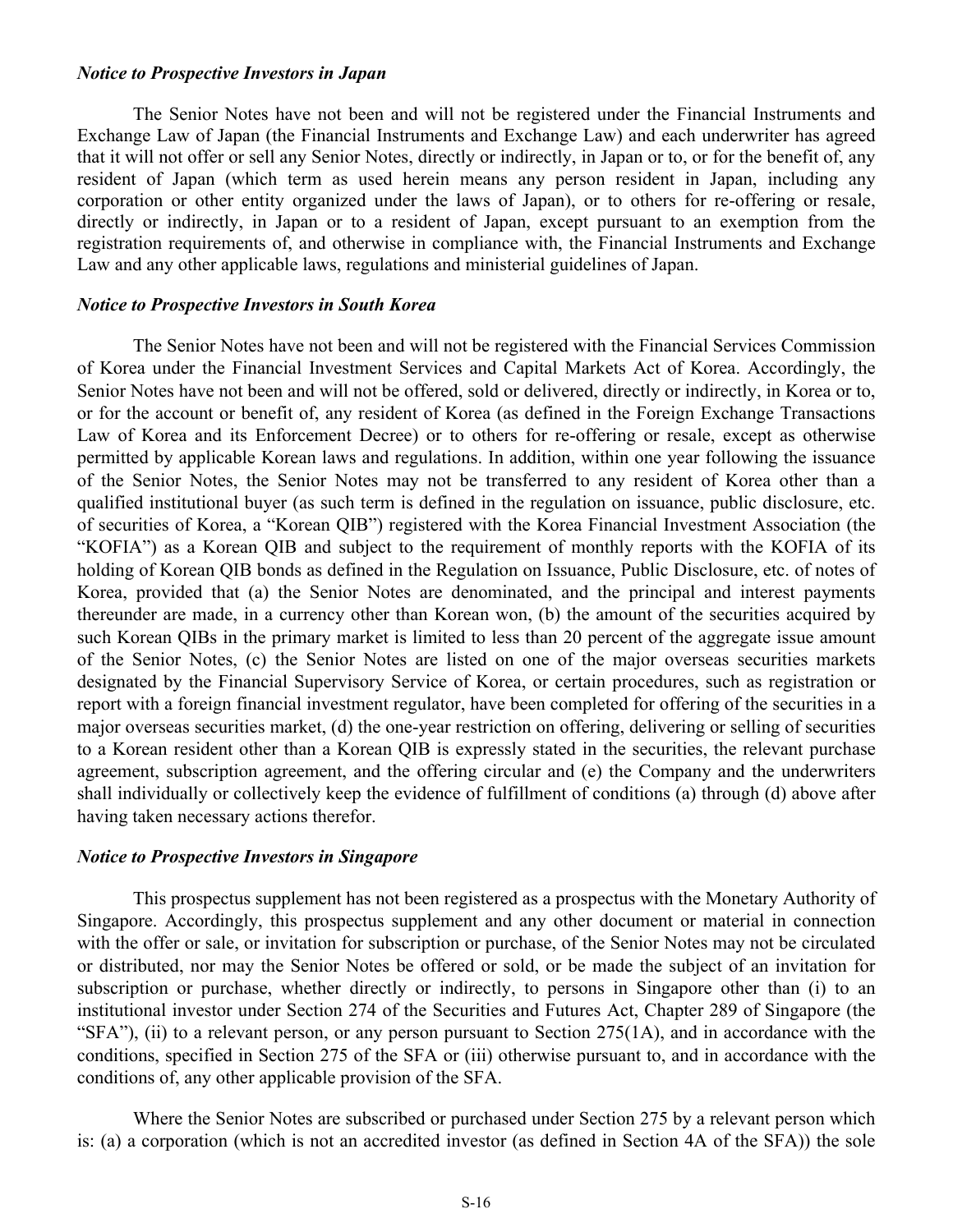business of which is to hold investments and the entire share capital of which is owned by one or more individuals, each of whom is an accredited investor; or (b) a trust (where the trustee is not an accredited investor) whose sole purpose is to hold investments and each beneficiary is an accredited investors, securities (as defined in Section 239(1) of the SFA) of that corporation or the beneficiaries' rights and interest in that trust shall not be transferable for 6 months after that corporation or that trust has acquired the senior notes under Section 275 except: (1) to an institutional investor or to a relevant person defined in Section 275(2) of the SFA, or any person pursuant to Section 275(1A) or Section 276(4)(i)(B) of the SFA; (2) where no consideration is or will be given for the transfer; or (3) where the transfer is by operation of law.

Singapore Securities and Futures Act Product Classification-Solely for the purposes of its obligations pursuant to sections 309B(1)(a) and 309B(1)(c) of the SFA, the Company has determined, and hereby notifies all relevant persons (as defined in Section 309A of the SFA) that the Senior Notes are "prescribed capital markets products" (as defined in the Securities and Futures (Capital Markets Products) Regulations 2018) and Excluded Investment Products (as defined in MAS Notice SFA 04-N12: Notice on the Sale of Investment Products and MAS Notice FAA-N16: Notice on Recommendations on Investment Products).

#### *Notice to Prospective Investors in Switzerland*

The Senior Notes may not be publicly offered in Switzerland and will not be listed on the SIX Swiss Exchange ("SIX") or on any other stock exchange or regulated trading facility in Switzerland. This prospectus supplement and the accompanying prospectus do not constitute a prospectus within the meaning of, and have been prepared without regard to the disclosure standards for issuance prospectuses under art. 652a or art. 1156 of the Swiss Code of Obligations or the disclosure standards for listing prospectuses under art. 27 ff. of the SIX Listing Rules or the listing rules of any other stock exchange or regulated trading facility in Switzerland. Each underwriter has represented and agreed not to publicly distribute or otherwise make publicly available in Switzerland this prospectus supplement or any other offering or marketing material relating to the Senior Notes.

Neither this prospectus supplement nor any other offering or marketing material relating to the offering, to the Company or the Senior Notes have been or will be filed with or approved by any Swiss regulatory authority. In particular, this prospectus supplement will not be filed with, and the offer of the Senior Notes will not be supervised by, the Swiss Financial Market Supervisory Authority, and the offer of the Senior Notes has not been and will not be authorized under the Swiss Federal Act on Collective Investment Schemes (which we refer to as the CISA). The investor protection afforded to acquirers of interests in collective investment schemes under the CISA does not extend to acquirers of the Senior Notes.

#### *Notice to Prospective Investors in Taiwan*

The Senior Notes have not been and will not be registered with the Financial Supervisory Commission of Taiwan pursuant to relevant securities laws and regulations and may not be sold, issued or offered within Taiwan through a public offering or in circumstances which constitute an offer within the meaning of the Securities and Exchange Act of Taiwan that requires a registration or approval of the Financial Supervisory Commission of Taiwan. No person or entity in Taiwan has been authorized to offer, sell, give advice regarding or otherwise intermediate the offering and sale of the Senior Notes in Taiwan.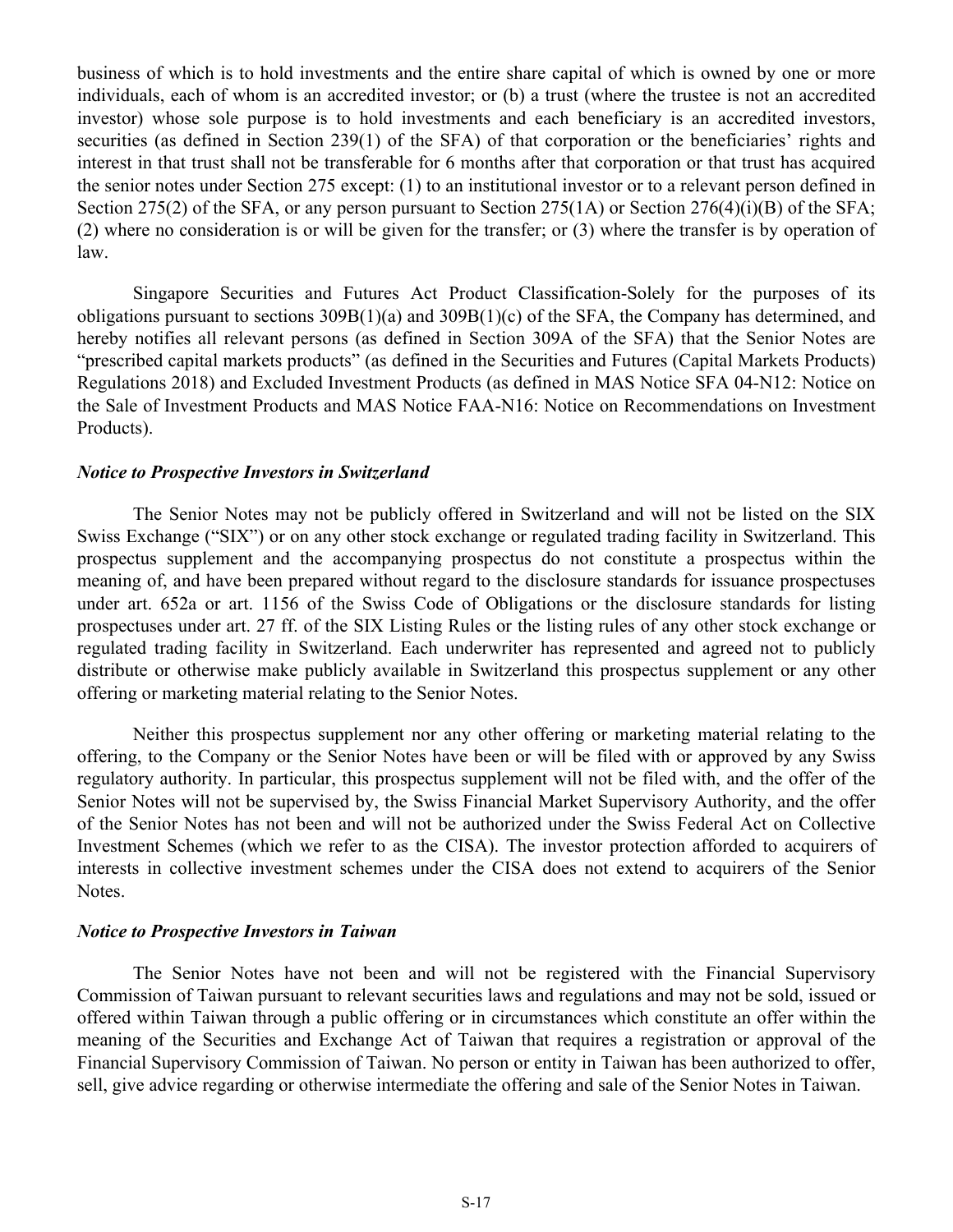#### <span id="page-17-0"></span>*Notice to Prospective Investors in the United Arab Emirates*

The Senior Notes have not been, and are not being, publicly offered, sold, promoted or advertised in the United Arab Emirates (including the Dubai International Financial Centre) other than in compliance with the laws of the United Arab Emirates (and the Dubai International Financial Centre) governing the issue, offering and sale of securities. Further, this prospectus supplement and the accompanying prospectus do not constitute a public offer of securities in the United Arab Emirates (including the Dubai International Financial Centre) and are not intended to be a public offer. The prospectus supplement and the accompanying prospectus have not been approved by or filed with the Central Bank of the United Arab Emirates, the Emirates Securities and Commodities Authority or the Dubai Financial Services Authority.

#### **LEGAL OPINIONS**

Certain legal matters with respect to this offering of the Senior Notes will be passed on for us by David C. House, Esq., Associate General Counsel, or William E. Johnson, Esq., Senior Counsel of American Electric Power Service Corporation, our service company affiliate. Certain legal matters with respect to the offering of the Senior Notes will be passed on for the underwriters by Hunton Andrews Kurth LLP, New York, New York. From time to time, Hunton Andrews Kurth LLP acts as counsel to our affiliates for some matters.

#### **EXPERTS**

The financial statements incorporated in this Prospectus Supplement by reference to the Annual Report on Form 10-K for the year ended December 31, 2021 have been so incorporated in reliance on the report of PricewaterhouseCoopers LLP, an independent registered public accounting firm, given on the authority of said firm as experts in auditing and accounting.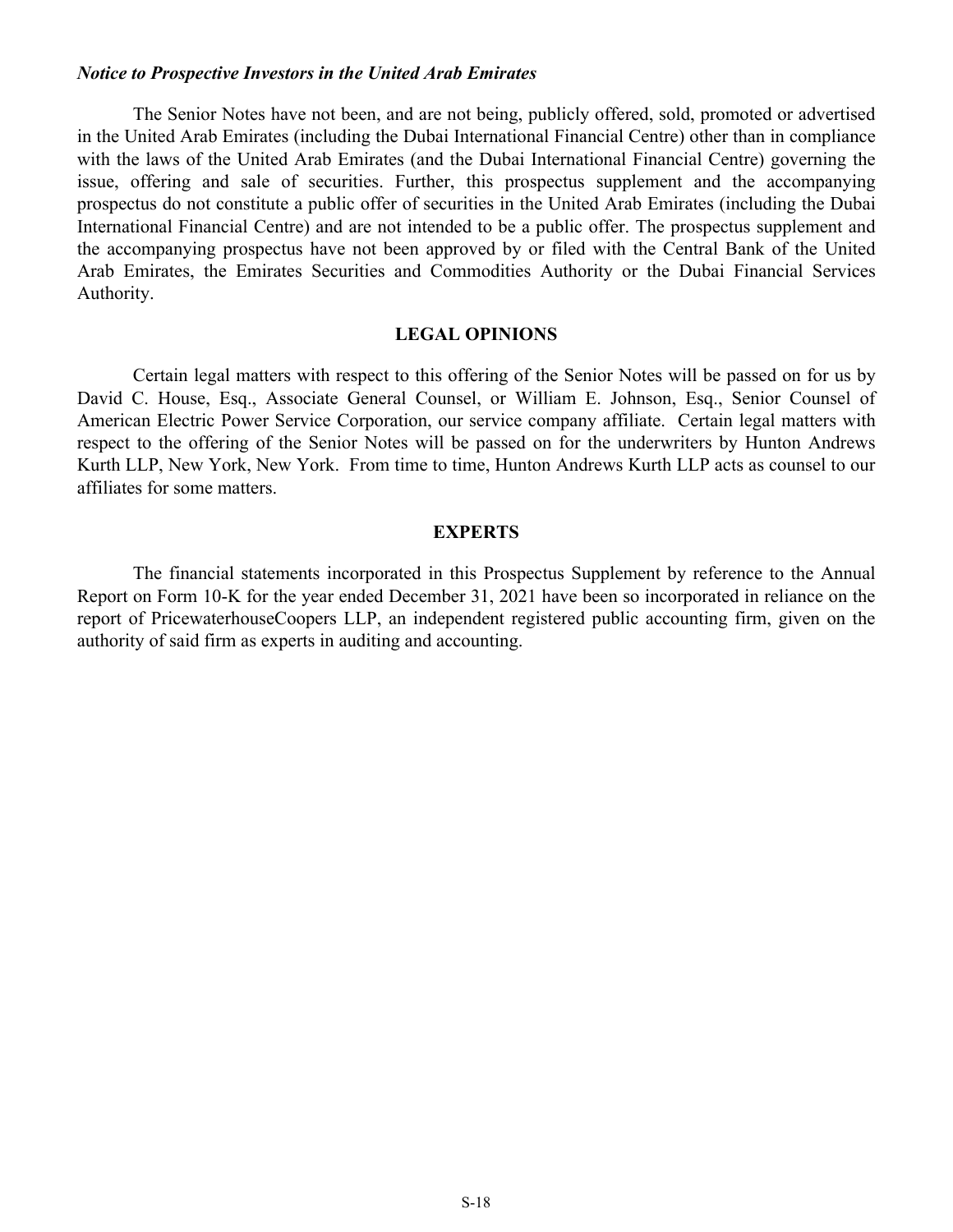#### **PROSPECTUS**

## AEP TEXAS INC. 1 RIVERSIDE PLAZA COLUMBUS, OHIO 43215 (614) 716-1000

## \$2,500,000,000 UNSECURED NOTES

#### TERMS OF SALE

The following terms may apply to the notes that we may sell at one or more times. A prospectus supplement or pricing supplement will include the final terms for each note. If we decide to list upon issuance any note or notes on a securities exchange, a prospectus supplement or pricing supplement will identify the exchange and state when we expect trading could begin.

- Mature 9 months to 60 years
- Fixed or floating interest rate
- Remarketing features
- Certificate or book-entry form
- Subject to redemption or repayment
- Not convertible, amortized or subject to a sinking fund
- Interest paid on fixed rate notes monthly, quarterly or semi-annually
- Interest paid on floating rate notes monthly, quarterly, semi-annually, or annually
- Issued in multiples of a minimum denomination

## **INVESTING IN THESE NOTES INVOLVES RISKS. SEE THE SECTION ENTITLED "RISK FACTORS" ON PAGE 2 FOR MORE INFORMATION.**

**The notes have not been approved or disapproved by the Securities and Exchange Commission or any state securities commission, nor have these organizations determined that this prospectus is accurate or complete. Any representation to the contrary is a criminal offense.**

The date of this prospectus is March 10, 2021.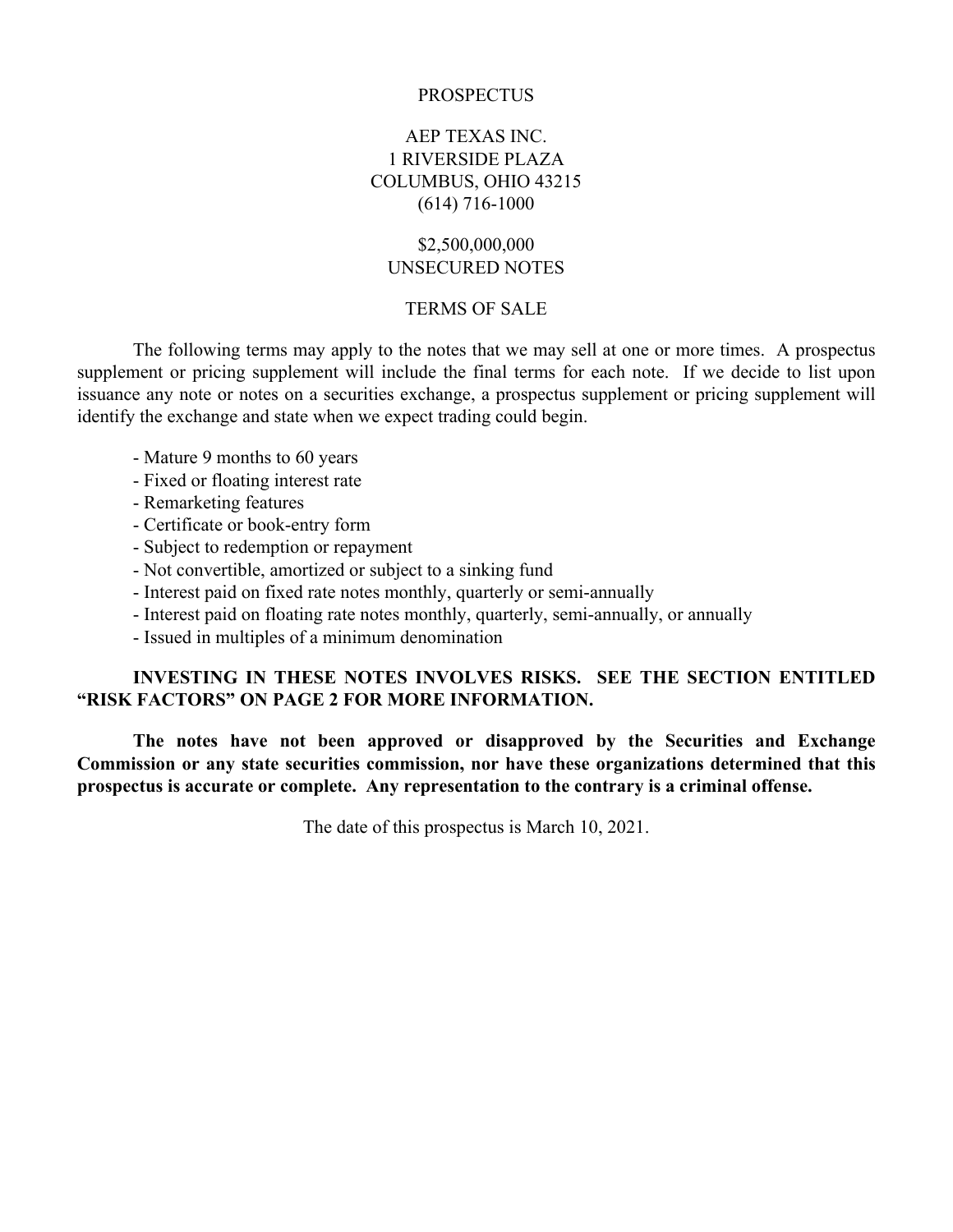#### **THE COMPANY**

<span id="page-19-0"></span>We engage in the transmission and distribution of electric power to approximately 1,068,000 retail customers through retail electric providers in west, central and southern Texas. Our principal executive offices are located at 1 Riverside Plaza, Columbus, Ohio 43215 (telephone number 614-716-1000). We are a subsidiary of American Electric Power Company, Inc. ("AEP"), a public utility holding company, and we are a part of the American Electric Power integrated utility system. The executive offices of American Electric Power Company, Inc. are located at 1 Riverside Plaza, Columbus, Ohio 43215 (telephone number 614-716-1000).

#### **PROSPECTUS SUPPLEMENTS**

We may provide information to you about the notes in up to three separate documents that progressively provide more detail: (a) this prospectus provides general information some of which may not apply to your notes; (b) the accompanying prospectus supplement provides more specific terms of your notes; and (c) if not included in the accompanying prospectus supplement, a pricing supplement will provide the final terms of your notes. It is important for you to consider the information contained in this prospectus, the prospectus supplement and any pricing supplement in making your investment decision.

#### **RISK FACTORS**

Investing in the notes involves risk. Please see the risk factors described in our most recent Annual Report on Form 10-K for the fiscal year ended December 31, 2020 and all subsequent Quarterly Reports on Form 10-Q, which are incorporated by reference in this prospectus. Before making an investment decision, you should carefully consider these risks as well as other information contained or incorporated by reference in this prospectus. The risks and uncertainties described are those presently known to us.

#### **WHERE YOU CAN FIND MORE INFORMATION**

This prospectus is part of a registration statement we filed with the Securities and Exchange Commission ("SEC"). We also file annual, quarterly and special reports and other information with the SEC. You may examine our SEC filings through the SEC's website at http://www.sec.gov.

The SEC allows us to "incorporate by reference" the information we file with them, which means that we can disclose important information to you by referring you to those documents. The information incorporated by reference is considered to be part of this prospectus, and later information that we file with the SEC will automatically update and supersede this information. We incorporate by reference the documents listed below and any future filings made with the SEC under Sections 13(a), 13(c), 14, or 15(d) of the Securities Exchange Act of 1934 (including any documents filed after the date of the initial registration statement and prior to its effectiveness) until we sell all the notes.

• [Annual Report on Form 10-K for the year ended December 31, 2020](https://www.sec.gov/ix?doc=/Archives/edgar/data/0001721781/000000490421000010/aep-20201231.htm).

You may request a copy of these filings, at no cost, by writing or telephoning us at the following address:

> Investor Relations American Electric Power Service Corporation 1 Riverside Plaza Columbus, Ohio 43215 614-716-1000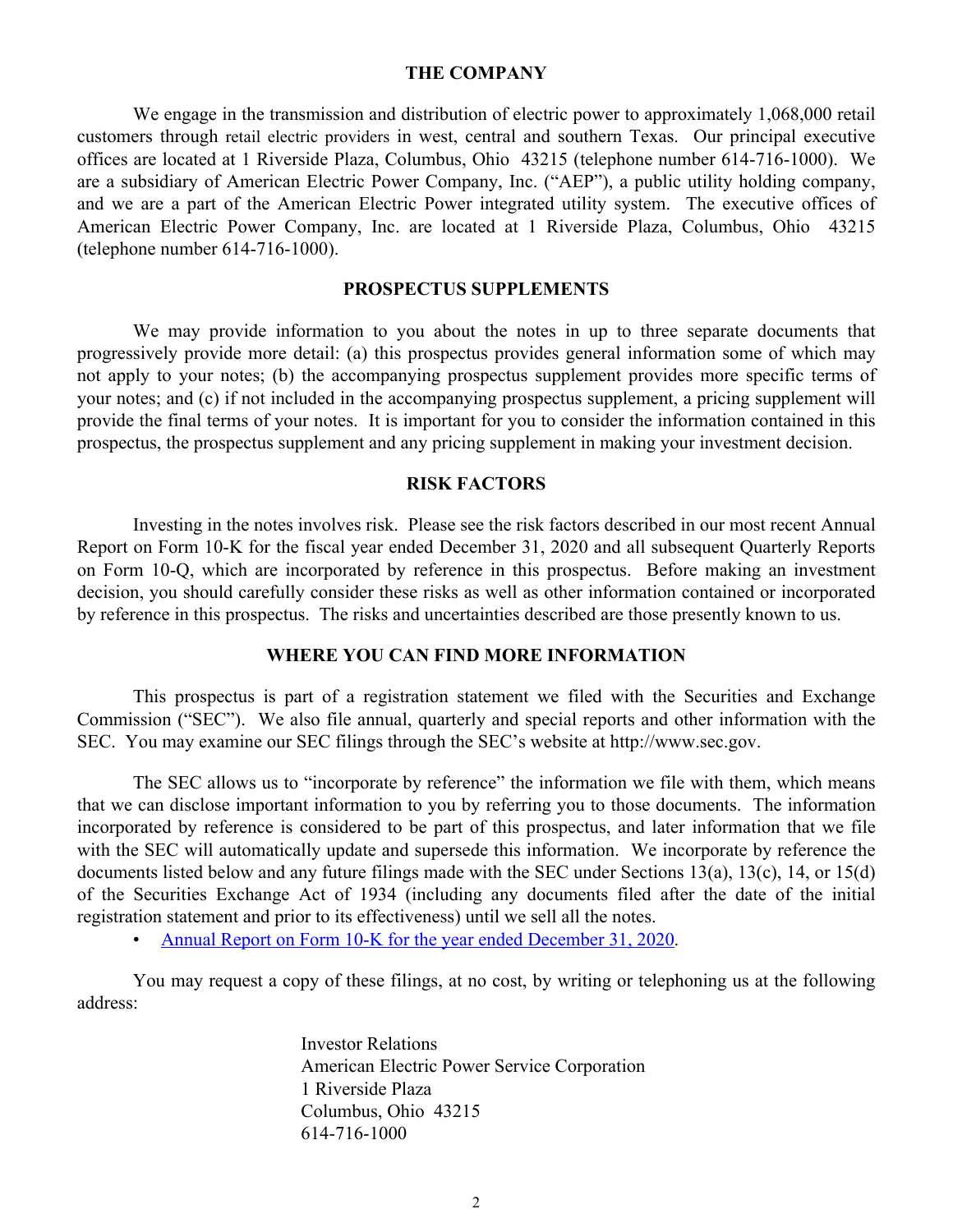You should rely only on the information incorporated by reference or provided in this prospectus or any supplement and in any written communication from us or any underwriter specifying the final terms of the particular offering. We have not authorized anyone else to provide you with different information. We are not making an offer of these notes in any state where the offer is not permitted. You should not assume that the information in this prospectus or any supplement is accurate as of any date other than the date on the front of those documents.

#### **USE OF PROCEEDS**

Unless otherwise stated in a prospectus supplement, the net proceeds from the sale of the notes will be used for funding our construction program and for other general corporate purposes relating to our utility business. These purposes may include redeeming or repurchasing outstanding debt (including the repayment of advances from affiliates) and replenishing working capital. If we do not use the net proceeds immediately, we will temporarily invest them in short-term, interest-bearing obligations. We estimate that our construction costs in 2021 will approximate \$1.2 billion. At February 23, 2021, we had \$223 million in advances from affiliates outstanding.

#### **DESCRIPTION OF THE NOTES**

#### **General**

We will issue the notes under an Indenture dated as of September 1, 2017 (as previously supplemented, the "Indenture") between us and The Bank of New York Mellon Trust Company, N.A., as trustee (the "Trustee"). This prospectus briefly outlines some provisions of the Indenture. If you would like more information on these provisions, you should review the Indenture and any supplemental indentures or company orders that we have filed or will file with the SEC. See *Where You Can Find More Information* on how to locate these documents. You may also review these documents at the Trustee's offices at 7 North LaSalle Street, Chicago, Illinois.

The Indenture does not limit the amount of notes that may be issued. The Indenture permits us to issue notes in one or more series or tranches upon the approval of our board of directors and as described in one or more company orders or supplemental indentures. Each series of notes may differ as to their terms. The Indenture also gives us the ability to reopen a previous issue of a series of notes and issue additional notes of such series.

The notes are unsecured and will rank equally with all our unsecured unsubordinated debt. For current information on our debt outstanding see our most recent Form 10-K and Form 10-Q. See *Where You Can Find More Information*.

The notes will be denominated in U.S. dollars and we will pay principal and interest in U.S. dollars. Unless an applicable pricing or prospectus supplement states otherwise, the notes will not be subject to any conversion, amortization, or sinking fund. We expect that the notes will be "book-entry," represented by a permanent global note registered in the name of The Depository Trust Company, or its nominee. We reserve the right, however, to issue note certificates registered in the name of the noteholders.

In the discussion that follows, whenever we talk about paying principal on the notes, we mean at maturity or redemption. Also, in discussing the time for notices and how the different interest rates are calculated, all times are New York City time and all references to New York mean the City of New York, unless otherwise noted.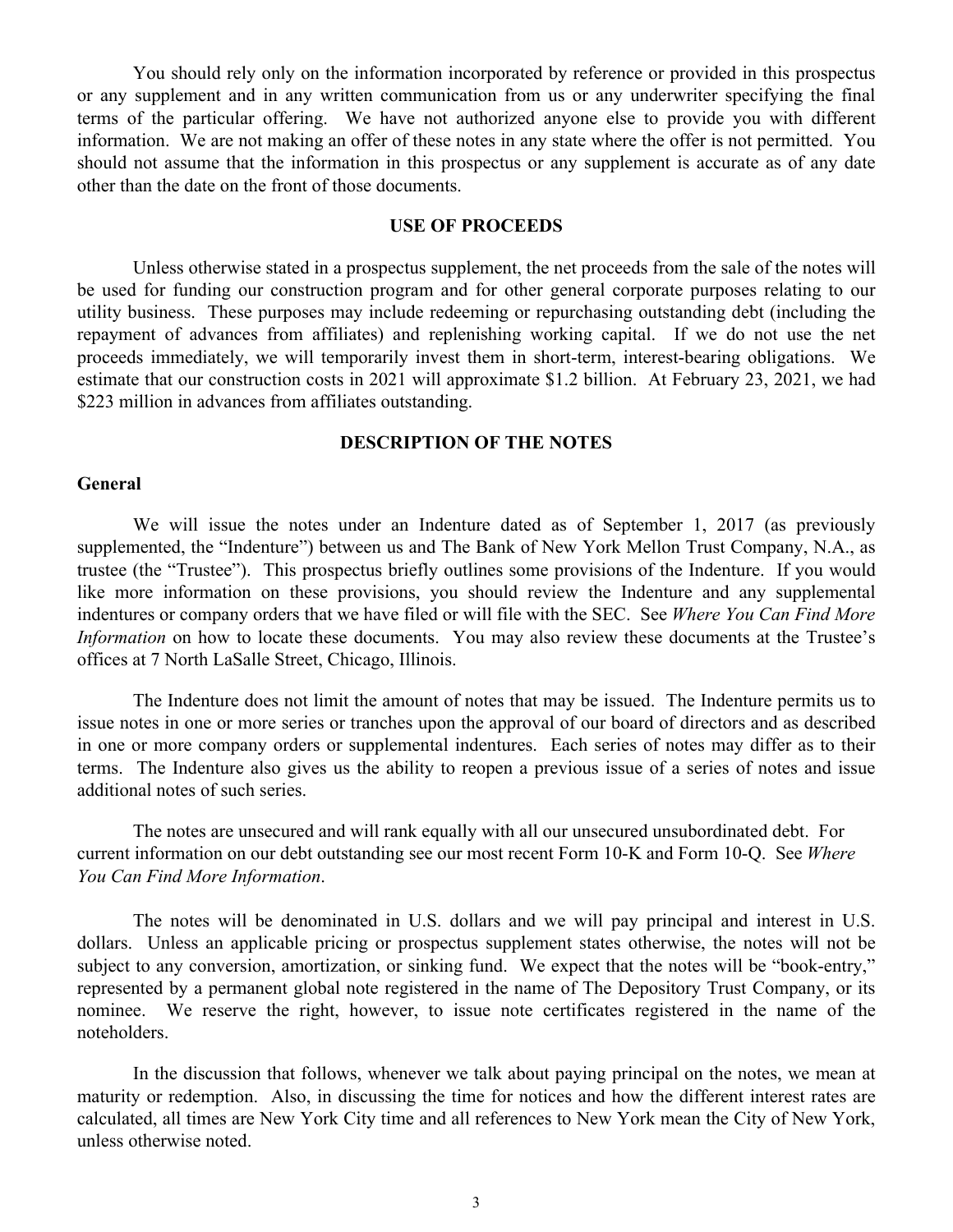The following terms may apply to each note as specified in the applicable pricing or prospectus supplement and the note.

### **Redemptions**

If we issue redeemable notes, we may redeem such notes at our option unless an applicable pricing or prospectus supplement states otherwise. The pricing or prospectus supplement will state the terms of redemption. We may redeem notes in whole or in part by delivering written notice to the noteholders no more than 60, and not less than 30, days prior to redemption. If we do not redeem all the notes of a series at one time, DTC (as defined below), in the case of notes represented by a global security, will select the particular notes or portions thereof for redemption from the outstanding notes not previously redeemed in accordance with applicable procedures of DTC. If note certificates are outstanding, the Trustee selects the notes to be redeemed by lot or in such other manner it determines to be fair.

#### **Remarketed Notes**

If we issue notes with remarketing features, an applicable pricing or prospectus supplement will describe the terms for the notes including: interest rate, remarketing provisions, our right to redeem notes, the holders' right to tender notes, and any other provisions.

#### **Book-Entry Notes - Registration, Transfer, and Payment of Interest and Principal**

Unless otherwise stated in a prospectus supplement, book-entry only securities of a series of notes will be issued in the form of a global note that the Trustee will deposit with the Depository Trust Company ("DTC"), New York, New York. This means that we will not issue notes to each holder. One or more global notes will be issued to Cede & Co. (DTC's partnership nominee) or such other name as may be requested by an authorized representative of DTC who will keep a computerized record of its participants (for example, your broker) whose clients have purchased the notes. The participant will then keep a record of its clients who purchased the notes. Unless it is exchanged in whole or in part for a note certificate, a global note may not be transferred, except that DTC, its nominees, and their successors may transfer a global note as a whole to one another.

Beneficial interests in global notes will be shown on, and transfers of global notes will be made only through, records maintained by DTC and its participants.

DTC, the world's largest securities depository, is a limited-purpose trust company organized under the New York Banking Law, a "banking organization" within the meaning of the New York Banking Law, a member of the Federal Reserve System, a "clearing corporation" within the meaning of the New York Uniform Commercial Code, and a "clearing agency" registered pursuant to the provisions of Section 17A of the Securities Exchange Act of 1934, as amended. DTC holds and provides asset servicing for over 3.5 million issues of U.S. and non-U.S. equity issues, corporate and municipal debt issues, and money market instruments (from over 100 countries) that DTC's participants ("Direct Participants") deposit with DTC. DTC also facilitates the post-trade settlement among Direct Participants of sales and other securities transactions in deposited securities, through electronic computerized book-entry transfers and pledges between Direct Participants' accounts. This eliminates the need for physical movement of securities certificates. Direct Participants include both U.S. and non-U.S. securities brokers and dealers, banks, trust companies, clearing corporations, and certain other organizations. DTC is a wholly-owned subsidiary of The Depository Trust & Clearing Corporation ("DTCC"). DTCC is the holding company for DTC, National Securities Clearing Corporation and Fixed Income Clearing Corporation, all of which are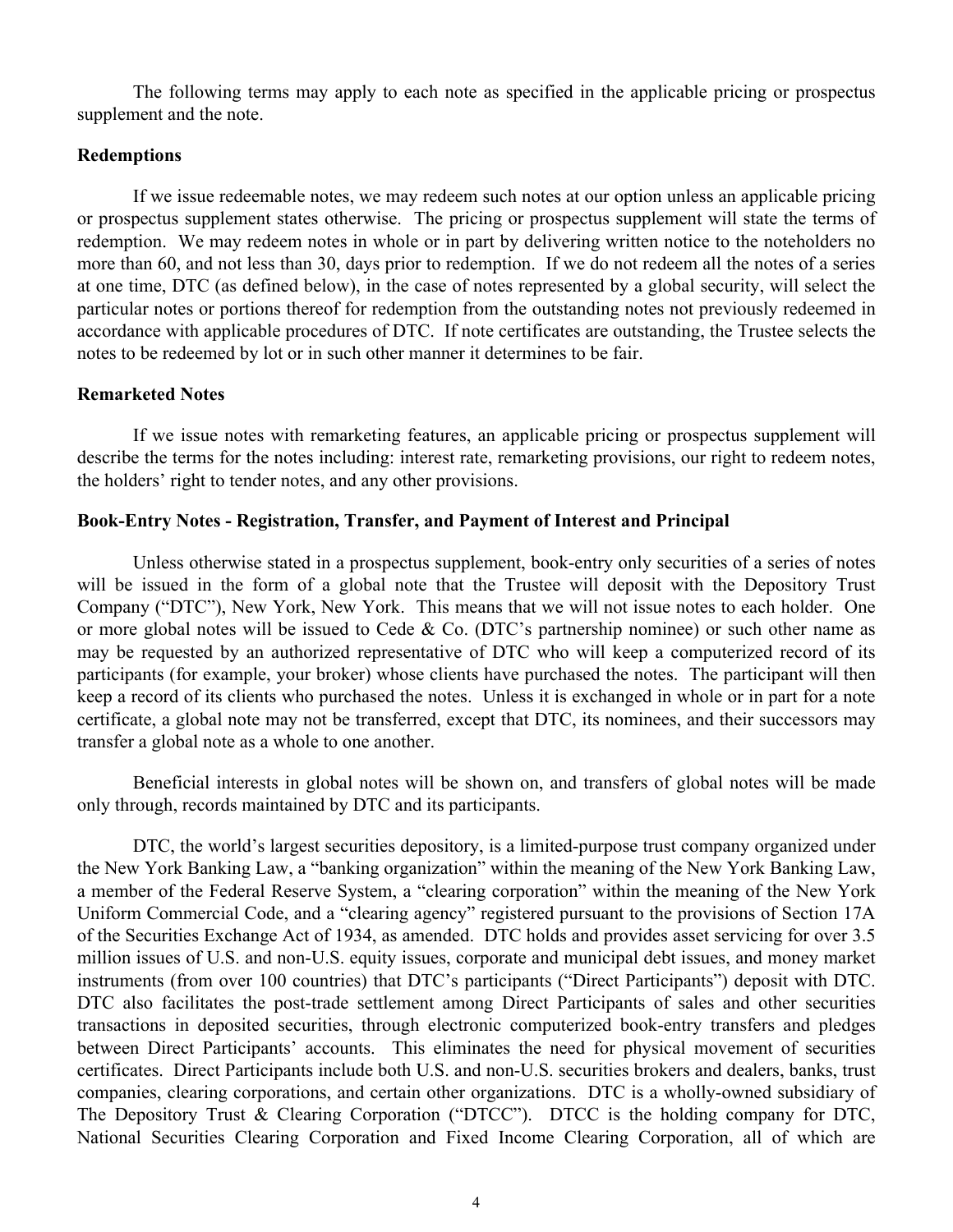registered clearing agencies. DTCC is owned by the users of its regulated subsidiaries. Access to the DTC system is also available to others such as both U.S. and non-U.S. securities brokers and dealers, banks, trust companies, and clearing corporations that clear through or maintain a custodial relationship with a Direct Participant, either directly or indirectly ("Indirect Participants"). The DTC Rules applicable to its Participants are on file with the SEC. More information about DTC can be found at www.dtcc.com.

Purchases of notes under the DTC system must be made by or through Direct Participants, which will receive a credit for the notes on DTC's records. The ownership interest of each actual purchaser of each note ("Beneficial Owner") is in turn to be recorded on the Direct and Indirect Participants' records. Beneficial Owners will not receive written confirmation from DTC of their purchase. Beneficial Owners are, however, expected to receive written confirmations providing details of the transaction, as well as periodic statements of their holdings, from the Direct or Indirect Participant through which the Beneficial Owner entered into the transaction. Transfers of ownership interests in the notes are to be accomplished by entries made on the books of Direct and Indirect Participants acting on behalf of Beneficial Owners. Beneficial Owners will not receive certificates representing their ownership interests in notes, except in the event that use of the book-entry system for the notes is discontinued.

To facilitate subsequent transfers, all notes deposited by Direct Participants with DTC are registered in the name of DTC's partnership nominee, Cede & Co., or such other name as may be requested by an authorized representative of DTC. The deposit of notes with DTC and their registration in the name of Cede & Co. or such other DTC nominee do not effect any change in beneficial ownership. DTC has no knowledge of the actual Beneficial Owners of the notes; DTC's records reflect only the identity of the Direct Participants to whose accounts such notes are credited, which may or may not be the Beneficial Owners. The Direct and Indirect Participants will remain responsible for keeping account of their holdings on behalf of their customers.

Conveyance of notices and other communications by DTC to Direct Participants, by Direct Participants to Indirect Participants, and by Direct Participants and Indirect Participants to Beneficial Owners will be governed by arrangements among them, subject to any statutory or regulatory requirements as may be in effect from time to time. Beneficial Owners of notes may wish to take certain steps to augment the transmission to them of notices of significant events with respect to the notes, such as redemptions, tenders, defaults, and proposed amendments to the notes documents. For example, Beneficial Owners of notes may wish to ascertain that the nominee holding the notes for their benefit has agreed to obtain and transmit notices to Beneficial Owners. In the alternative, Beneficial Owners may wish to provide their names and addresses to the registrar and request that copies of notices be provided directly to them.

Redemption notices shall be sent to DTC. If less than all of the notes are being redeemed, DTC's practice is to determine by lot the amount of the interest of each Direct Participant in such issue to be redeemed.

Neither DTC nor Cede & Co. (nor any other DTC nominee) will consent or vote with respect to the notes unless authorized by a Direct Participant in accordance with DTC's MMI Procedures. Under its usual procedures, DTC mails an Omnibus Proxy to us as soon as possible after the record date. The Omnibus Proxy assigns Cede & Co.'s consenting or voting rights to those Direct Participants to whose accounts the notes are credited on the record date (identified in a listing attached to the Omnibus Proxy).

Payments on the notes will be made to Cede & Co., or such other nominee as may be requested by an authorized representative of DTC. DTC's practice is to credit Direct Participants' accounts upon DTC's receipt of funds and corresponding detail information from us or the Trustee on the payable date in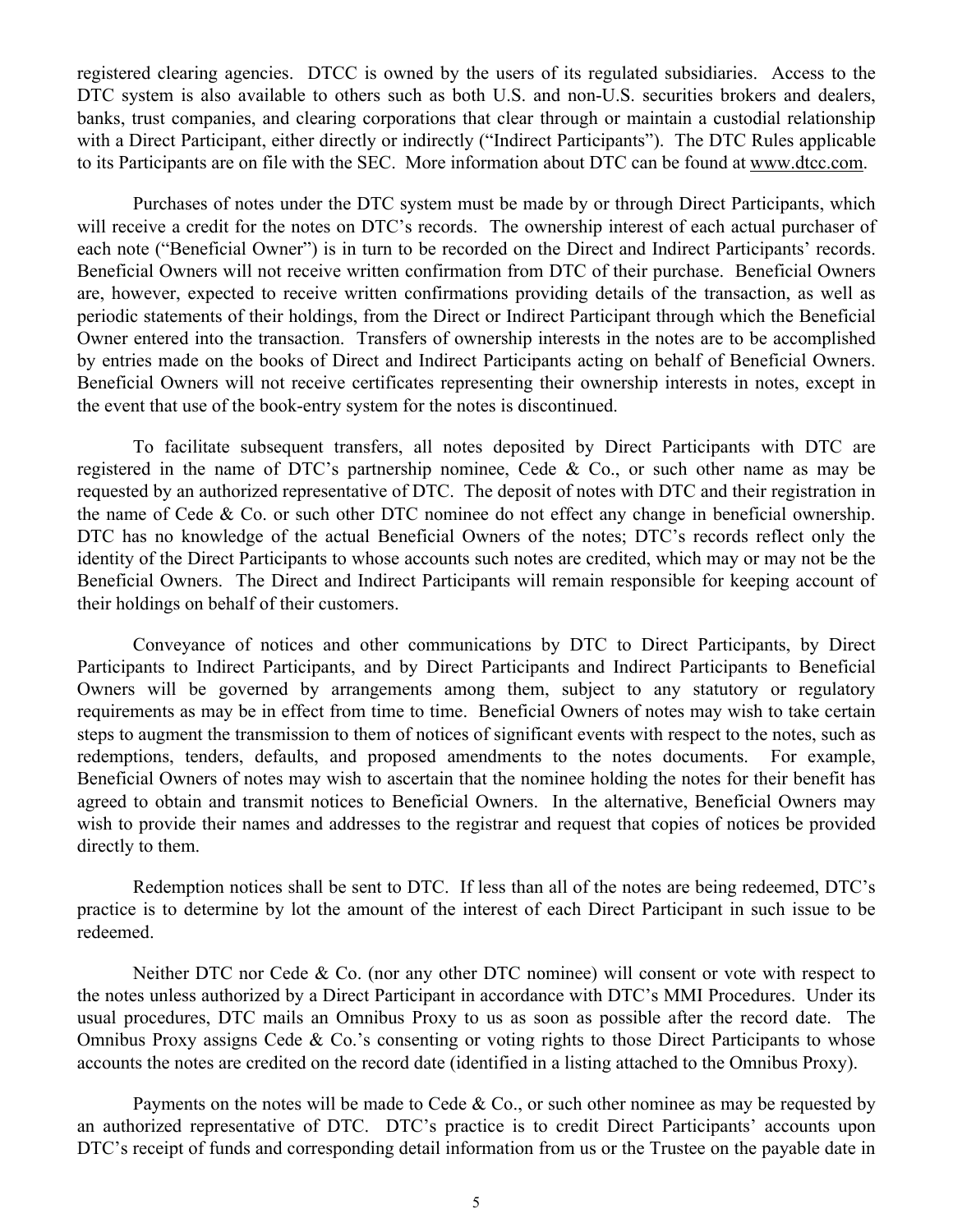accordance with their respective holdings shown on DTC's records. Payments by Participants to Beneficial Owners will be governed by standing instructions and customary practices, as is the case with notes held for the accounts of customers in bearer form or registered in "street name", and will be the responsibility of such Participant and not of DTC, the Trustee or us, subject to any statutory or regulatory requirements as may be in effect from time to time. Payment of redemption proceeds and distributions to Cede & Co. (or such other nominee as may be requested by an authorized representative of DTC) is our responsibility, disbursement of such payments to Direct Participants will be the responsibility of DTC, and disbursement of such payments to the Beneficial Owners will be the responsibility of Direct and Indirect Participants.

A Beneficial Owner shall give notice to elect to have its notes purchased or tendered, through its Participant, to the Tender/Remarketing Agent, and shall effect delivery of such notes by causing the Direct Participant to transfer the Participant's interest in the notes, on DTC's records, to the Tender/Remarketing Agent. The requirement for physical delivery of the notes in connection with an optional tender or a mandatory purchase will be deemed satisfied when the ownership rights in the notes are transferred by Direct Participants on DTC's records and followed by a book-entry credit of tendered notes to the Tender/ Remarketing Agent's DTC account.

DTC may discontinue providing its services as depository with respect to the notes at any time by giving reasonable notice to us. Under such circumstances, in the event that a successor depository is not obtained, note certificates are required to be printed and delivered.

We may decide to discontinue use of the system of book-entry only transfers through DTC (or a successor securities depository). In that event, note certificates will be printed and delivered to DTC.

The information in this section concerning DTC and DTC's book-entry system has been obtained from sources that we believe to be reliable, but we take no responsibility for the accuracy thereof.

#### **Note Certificates-Registration, Transfer, and Payment of Interest and Principal**

If we issue note certificates, they will be registered in the name of the noteholder. The notes may be transferred or exchanged, pursuant to administrative procedures in the Indenture, without the payment of any service charge (other than any tax or other governmental charge) by contacting the paying agent. Payments on note certificates will be made by check or by wire transfer to an account located in the United States maintained by the person entitled thereto as specified in the security register.

#### **Interest Rate**

The interest rate on the notes will either be fixed or floating. The interest paid will include interest accrued to, but excluding, the date of maturity or redemption. Interest is generally payable to the person in whose name the note is registered at the close of business on the record date before each interest payment date. Interest payable at maturity or redemption, however, will be payable to the person to whom principal is payable.

Unless an applicable pricing or prospectus supplement states otherwise, if we issue a note after a record date but on or prior to the related interest payment date, we will pay the first interest payment on the interest payment date after the next record date. We will pay interest payments by check or wire transfer, at our option.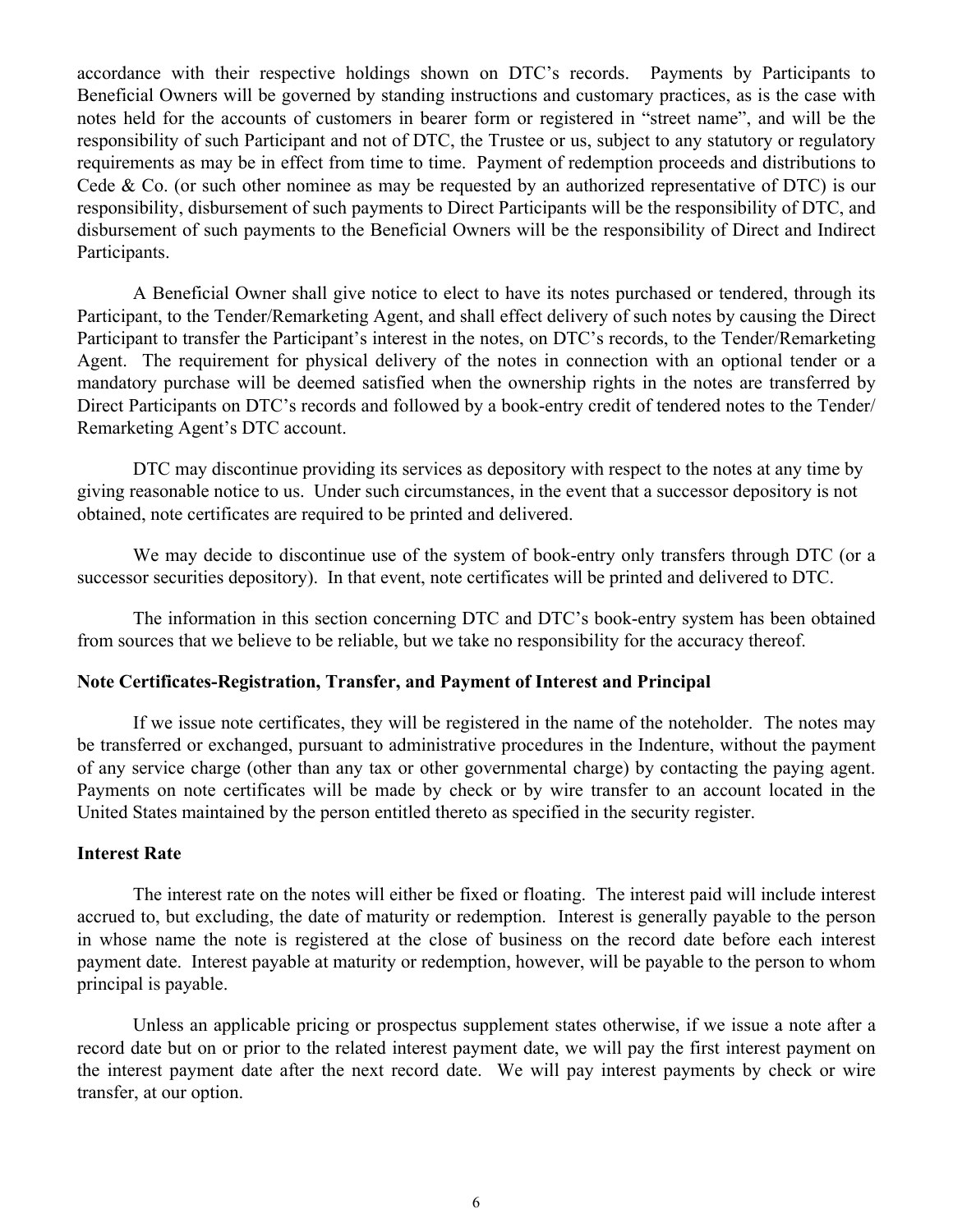### *Fixed Rate Notes*

A pricing or prospectus supplement will designate the record dates, payment dates and the fixed rate of interest payable on a note. We will pay interest monthly, quarterly or semi-annually, and upon maturity or redemption. Unless an applicable pricing or prospectus supplement states otherwise, if any payment date falls on a day that is not a business day, we will pay interest on the next business day and no additional interest will be paid. Interest payments will be the amount of interest accrued to, but excluding, each payment date. Interest will be computed using a 360-day year of twelve 30-day months.

#### *Floating Rate Notes*

Each floating rate note will have an interest rate formula. The applicable pricing supplement will state the initial interest rate or interest rate formula on each note effective until the first interest reset date. The applicable pricing or prospectus supplement will state the method and dates on which the interest rate will be determined, reset and paid.

## **Events of Default**

"Event of Default" means any of the following:

- failure to pay for three business days the principal of (or premium, if any, on) any note of a series when due and payable;
- failure to pay for 30 days any interest on any note of any series when due and payable;
- failure to perform any other requirements in such notes, or in the Indenture in regard to such notes, for 90 days after notice;
- certain events of bankruptcy or insolvency; or
- any other event of default specified in a series of notes.

An Event of Default for a particular series of notes does not necessarily mean that an Event of Default has occurred for any other series of notes issued under the Indenture. If an Event of Default occurs and continues, the Trustee or the holders of at least 33% of the principal amount of the notes of the series affected may require us to repay the entire principal of the notes of such series immediately ("Repayment Acceleration"). In most instances, the holders of at least a majority in aggregate principal amount of the notes of the affected series may rescind a previously triggered Repayment Acceleration. However, if we cause an Event of Default because we have failed to pay (unaccelerated) principal, premium, if any, or interest, Repayment Acceleration may be rescinded only if we have first cured our default by depositing with the Trustee enough money to pay all (unaccelerated) past due amounts and penalties, if any.

Subject to certain exceptions, the Trustee must within 90 days after a default occurs, notify the holders of the notes of the series of default unless such default has been cured or waived. We are required to file an annual certificate with the Trustee, signed by an officer, concerning any default by us under any provisions of the Indenture.

Subject to the provisions of the Indenture relating to its duties in case of default, the Trustee shall be under no obligation to exercise any of its rights or powers under the Indenture at the request, order or direction of any holders unless such holders offer the Trustee security or indemnity satisfactory to it.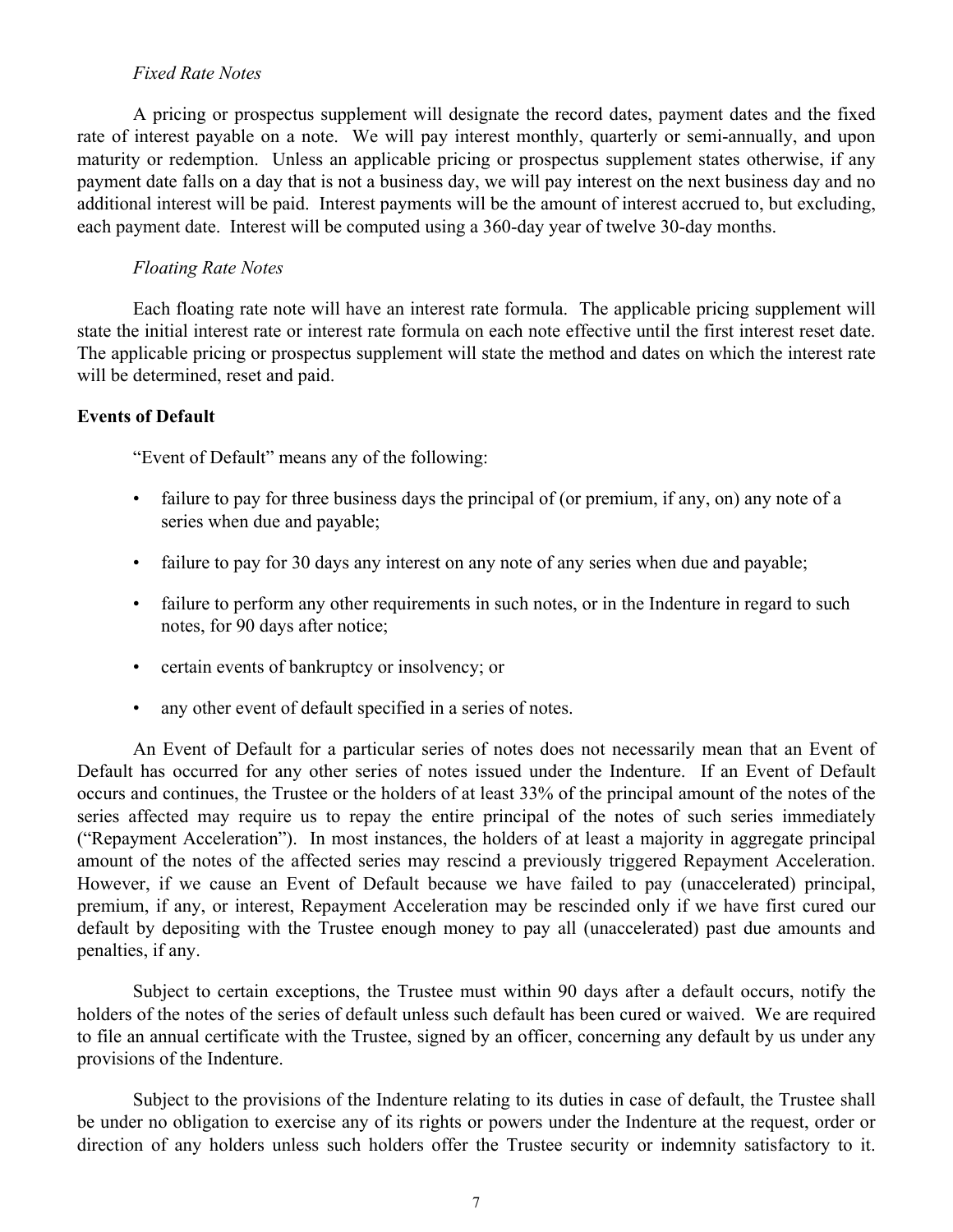Subject to the provisions for indemnification, the holders of a majority in principal amount of the notes of any series may direct the time, method and place of conducting any proceedings for any remedy available to, or exercising any trust or power conferred on, the Trustee with respect to such notes.

### **Modification of Indenture**

Under the Indenture, our rights and obligations and the rights of the holders of any notes may be changed. Any change affecting the rights of the holders of any series of notes requires the consent of the holders of not less than a majority in aggregate principal amount of the outstanding notes of all series affected by the change, voting as one class. However, we cannot change the terms of payment of principal or interest, or a reduction in the percentage required for changes or a waiver of default, unless the holder consents. We may issue additional series of notes and take other action that does not affect the rights of holders of any series by executing supplemental indentures without the consent of any noteholders.

#### **Consolidation, Merger or Sale**

We may merge or consolidate with any entity or sell substantially all of our assets as an entirety as long as the successor or purchaser expressly assumes the payment of principal, and premium, if any, and interest on the notes.

#### **Legal Defeasance**

We will be discharged from our obligations on the notes of any series at any time if:

- we deposit with the Trustee sufficient cash or government securities to pay the principal, interest, any premium and any other sums due to the stated maturity date or a redemption date of the note of the series; and
- we deliver to the Trustee an opinion of counsel stating that the federal income tax obligations of noteholders of that series will not change as a result of our performing the action described above.

If this happens, the noteholders of the series will not be entitled to the benefits of the Indenture except for registration of transfer and exchange of notes and replacement of lost, stolen or mutilated notes.

#### **Covenant Defeasance**

We will be discharged from our obligations under certain restrictive covenants applicable to the notes of a particular series if, among other things, we perform both actions described above. See *Legal Defeasance*. If this happens, any later breach of that particular restrictive covenant will not result in Repayment Acceleration. If we cause an Event of Default apart from breaching that restrictive covenant, there may not be sufficient money or government obligations on deposit with the Trustee to pay all amounts due on the notes of that series. In that instance, we would remain liable for such amounts.

## **Governing Law**

The Indenture and notes of all series will be governed by the laws of the State of New York.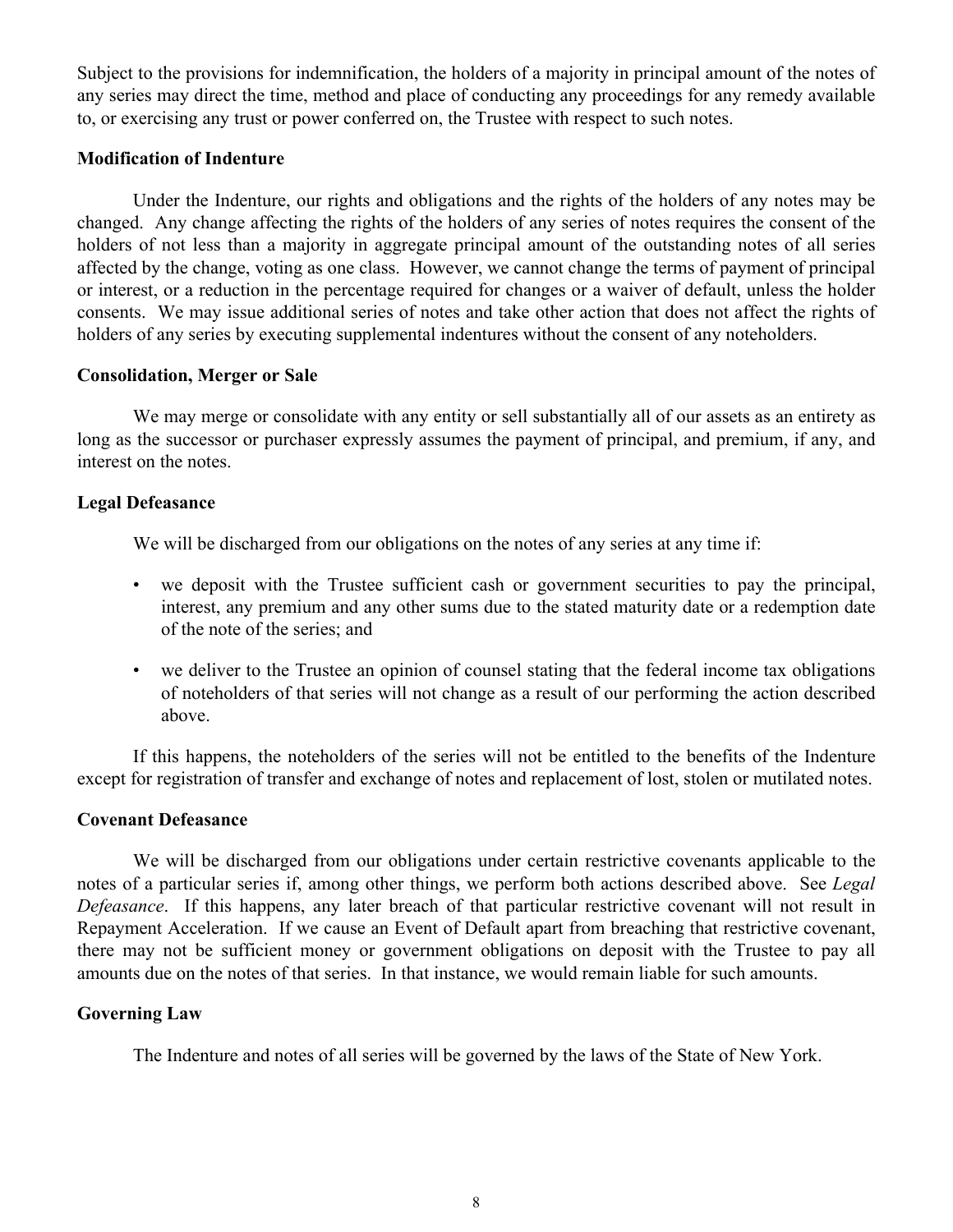#### **Concerning the Trustee**

We and our affiliates use or will use some of the banking services of the Trustee and other services of its affiliates in the normal course of business.

#### **PLAN OF DISTRIBUTION**

We may sell the notes (a) through agents; (b) through underwriters or dealers; or (c) directly to one or more purchasers.

#### **By Agents**

Notes may be sold on a continuing basis through agents designated by us. The agents will agree to use their reasonable efforts to solicit purchases for the period of their appointment.

The agents will not be obligated to make a market in the notes. We cannot predict the amount of trading or liquidity of the notes.

#### **By Underwriters**

If underwriters are used in the sale, the underwriters will acquire the notes for their own accounts. The underwriters may resell the notes in one or more transactions, including negotiated transactions, at a fixed public offering price or at varying prices determined at the time of sale. The obligations of the underwriters to purchase the notes will be subject to certain conditions. The underwriters will be obligated to purchase all the notes of the series offered if any of the notes are purchased. Any initial public offering price and any discounts or concessions allowed or re-allowed or paid to dealers may be changed from time to time.

## **Direct Sales**

We may also sell notes directly. In this case, no underwriters or agents would be involved.

#### **General Information**

Underwriters, dealers, and agents that participate in the distribution of the notes may be underwriters as defined in the Securities Act of 1933 (the "Act"), and any discounts or commissions received by them from us and any profit on the resale of the notes by them may be treated as underwriting discounts and commissions under the Act.

We may have agreements with the underwriters, dealers and agents to indemnify them against certain civil liabilities, including liabilities under the Act or to contribute to payments that each underwriter, dealer or agent may be required to make in respect thereto.

Underwriters, dealers and agents and their respective affiliates may engage in transactions with, or perform services for, us or our affiliates in the ordinary course of their businesses.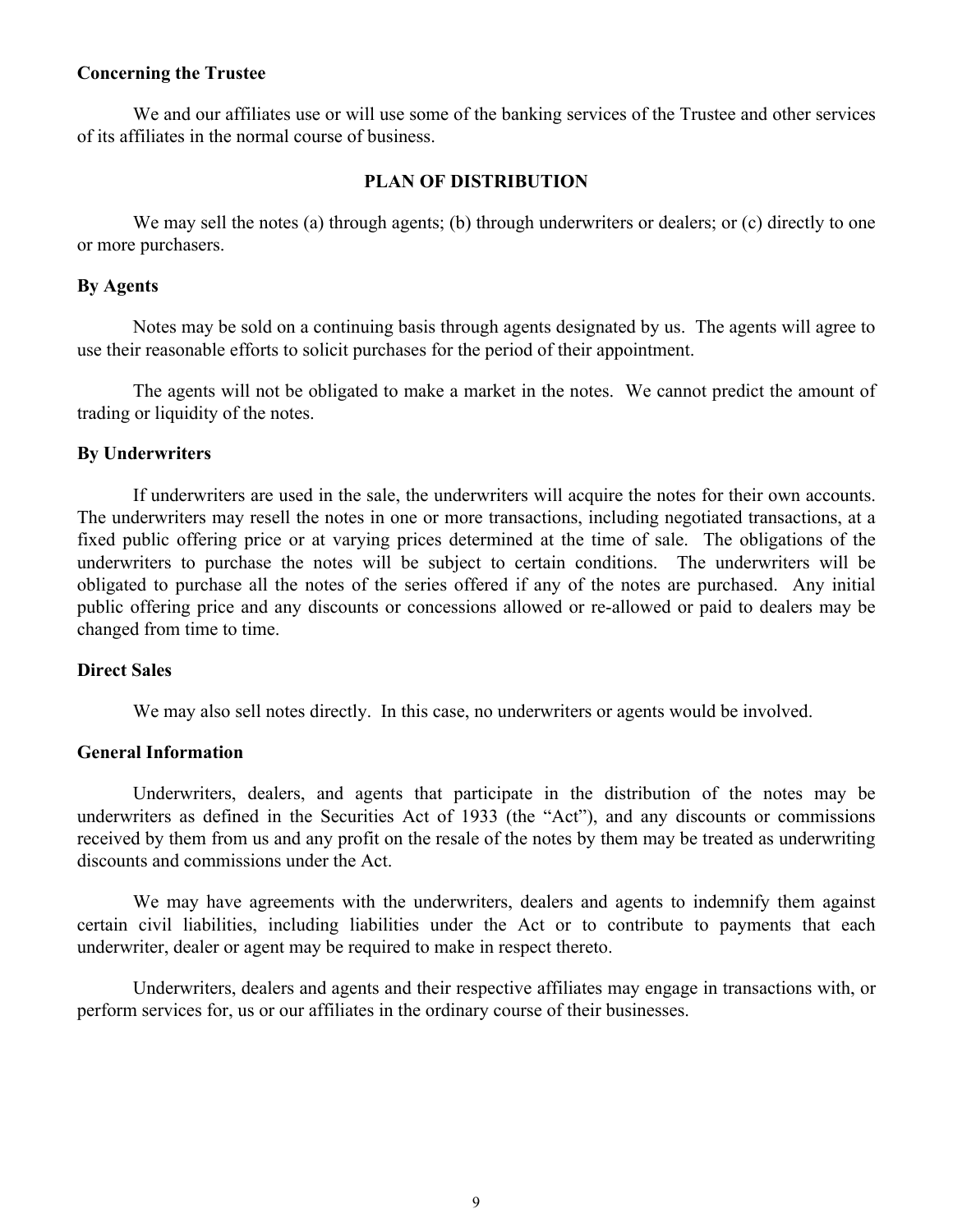#### **LEGAL OPINIONS**

David C. House, Esq., Associate General Counsel of American Electric Power Service Corporation, one of our affiliates, William E. Johnson, Esq., Senior Counsel of American Electric Power Service Corporation, or Ryan F. Aguiar, Esq., Counsel of American Electric Power Service Corporation, will issue an opinion about the legality of the notes for us. Hunton Andrews Kurth LLP, New York, NY will issue an opinion for the agents or underwriters. From time to time, Hunton Andrews Kurth LLP acts as counsel to our affiliates for some matters.

## **EXPERTS**

The financial statements incorporated in this Prospectus by reference to the AEP Texas Inc. Annual Report on Form 10-K for the year ended December 31, 2020, have been so incorporated in reliance on the report of PricewaterhouseCoopers LLP, an independent registered public accounting firm, given on the authority of said firm as experts in auditing and accounting.